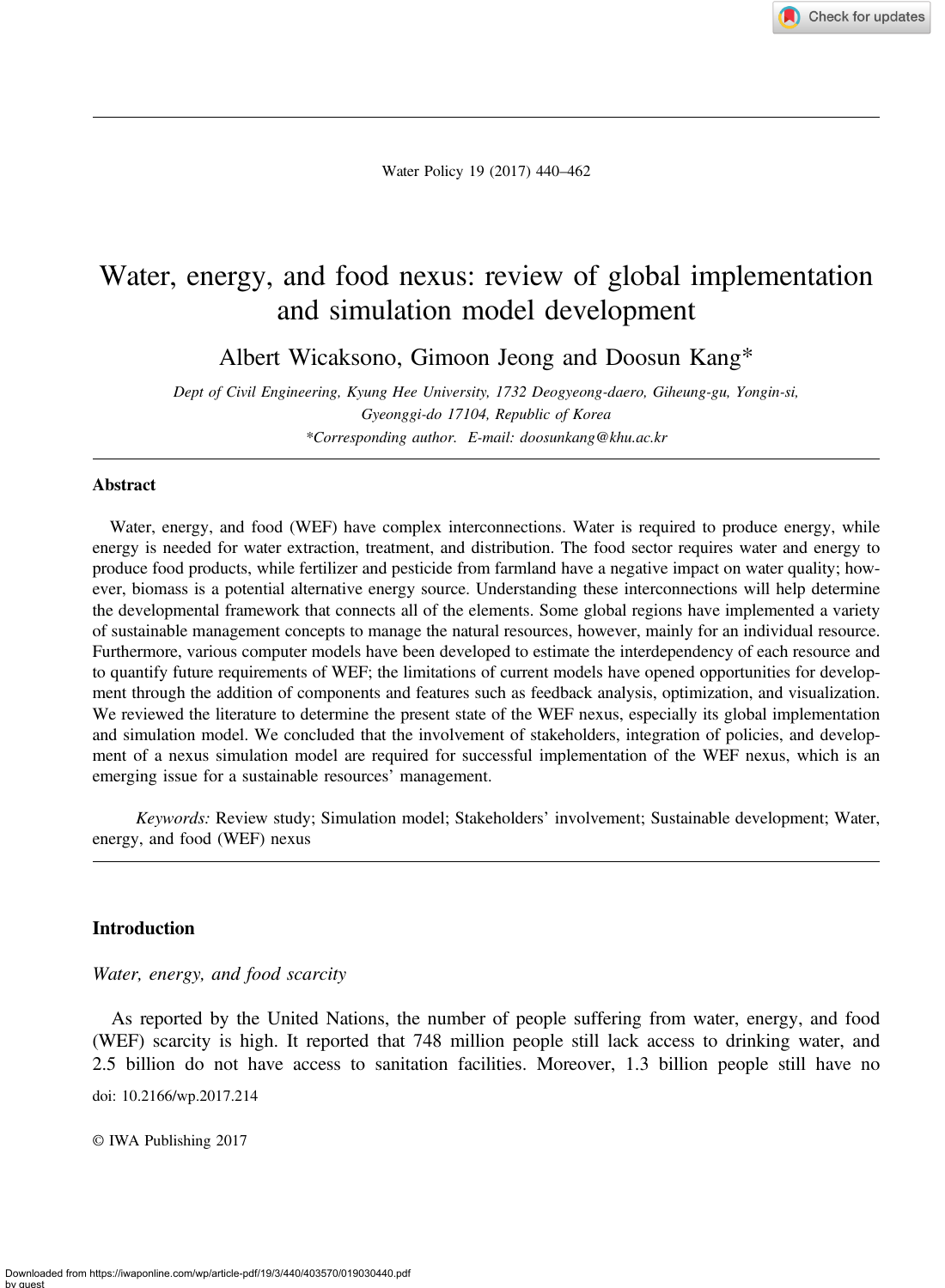access to electricity, especially in sub-Saharan Africa and East Asia ([WWAP, 2015\)](#page-22-0). In 2012, the Food and Agricultural Organization of the United Nations (FAO) reported that almost 870 million people were undernourished, and the number is growing in Africa ([FAO, 2012](#page-20-0)). The report from United Nations World Water Assessment Programme [\(WWAP, 2015\)](#page-22-0) also mentioned that the world population is growing by 80 million people per year, which will increase the world population to 9.1 billion by 2050. This population growth will increase the demand for WEF.

The other features that affect resource sustainability are urbanization and climate change. To date, about 54% of the world population is living in urban areas [\(United Nations, 2014\)](#page-21-0), resulting in the need for more resources including energy, water, and food. Another effect of urbanization is the increasing number of buildings and transportation activities, which contribute up to 80% of global greenhouse gas (GHG) emissions [\(Heinonen & Junnila, 2011\)](#page-20-0). Meanwhile, climate change affects water availability due to the reduction of glaciers, changes in rainfall patterns, and frequent occurrence of extreme events (for example, droughts and floods) ([Hoff, 2011](#page-20-0)).

The challenge regarding the WEF nexus is the establishment of a sustainable development plan that addresses all needs without producing a shortage of natural resources. At the beginning, the awareness of natural resource sustainability focused on water, which is a primary human consumption product. However, once the energy demand (for example, gasoline and electricity) increased, the focus broadened to include the energy sector. The issue of food security was the last component (of the WEF nexus) to be acknowledged. The interconnections among WEF are considered in the concept of integrated water resources' management (IWRM). Currently, IWRM has been implemented in several countries in order to balance water allocation for energy (hydropower) and food (irrigation) demand. In practice, the IWRM considers water as the primary component, while energy and food are the dependent components [\(FAO, 2014\)](#page-20-0). The concept puts each element as a separate individual sector ([Bach](#page-19-0) et al.[, 2012\)](#page-19-0); hence, it is difficult to accommodate the broader integration by adding other sectors or institutions, or enlarging the scales ([Hoff, 2011\)](#page-20-0). The WEF nexus concept has emerged as an answer to focus and integrate all sectors with the same priority in a single framework.

The WEF nexus consists of three main elements: water, energy, and food (agriculture). Within the WEF nexus concept, all elements connect and affect each other. A change in supply or demand of any element of this nexus will affect the other element(s). The interconnection is usually drawn as three circles representing the three elements, and six arrows representing the connections between the elements. The scheme can be further extended by adding external elements, such as climate change, environment, or governance ([Bazilian](#page-19-0) *et al.*, 2011; [Hoff, 2011](#page-20-0); [Mohtar & Daher, 2012](#page-21-0)). The common scheme representing the WEF nexus is shown in [Figure 1.](#page-2-0)

## Introducing the WEF nexus

Water resources can be divided into conventional and non-conventional resources. The conventional resources include surface water, rainfall, and groundwater, while non-conventional resources consist of desalinated water, wastewater, and drainage water. Further, the available water sources also could be categorized as green, blue, and grey water. Green water is the rainfall water contained in the soil for plants and ecosystems; blue water is the pooled water in lakes, reservoirs, rivers, and aquifers for human usage; and grey water is the household wastewater (except the black water) that could be treated, and reclaimed [\(Hoff, 2011](#page-20-0)).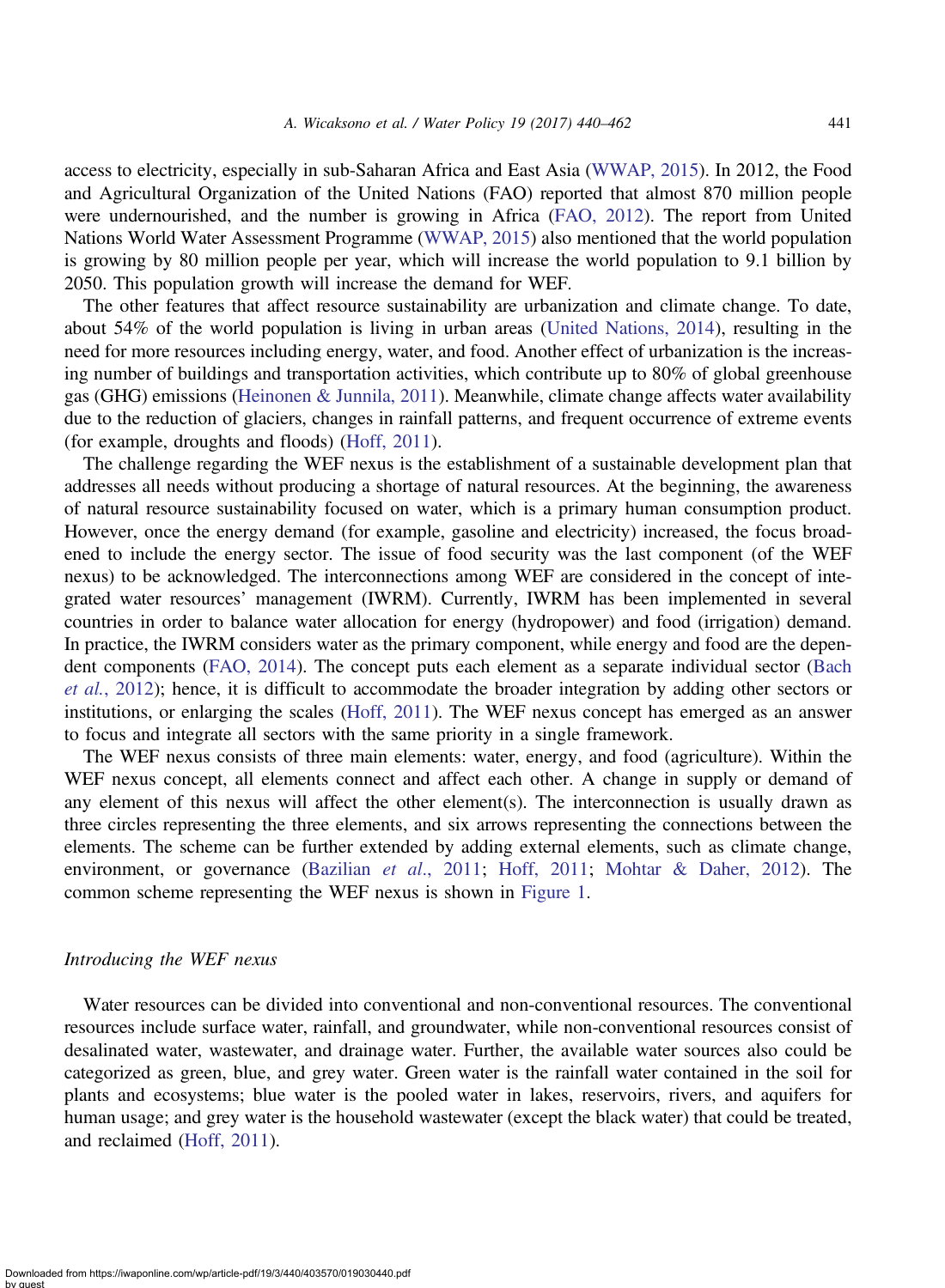<span id="page-2-0"></span>

Fig. 1. WEF nexus schematic diagram.

The energy component usually refers to electricity and transportation fuel. Currently, electricity is the main energy source supporting human activities. Electricity is generated in power plants and is produced using methods such as hydropower, thermal power, or nuclear fusion. Recently, renewable energy sources from the wind and solar systems have become alternatives since they consume less water and are ecofriendly. Meanwhile, most transportation energy is derived from crude oil obtained from mining processes. The challenge in energy development is to improve the efficiency during production and consumption processes. High production efficiency will reduce the amount of water consumed during production, while high consumption efficiency will reduce the amount of actual energy needed to provide a service. Bach *et al.* [\(2012\)](#page-19-0) suggested the three energy policies of 'long, legal, and loud' for sustainable development of energy. Development should address the 'long-term' by considering future demand and supply; it must have a 'legal' framework and allow for coherent implementation; and it must be 'loudly' broadcast to all sectors in order to produce renewable and efficient energy.

Food security is a serious global issue. The FAO defined food security as a condition in which all people can access sufficient, safe, and nutritious food [\(FAO, 2014](#page-20-0)). This condition considers the sufficient production and balanced distribution of food products for all people in the area of interest.

The consideration of natural resource sustainability has been discussed in the book The Limits to Growth written by Meadows in 1972, and in a report written by Grenon and Lapillonne in 1976. These authors predicted the interactions of population, food, industry, pollution, and non-renewable natural resources ([Turner, 2008](#page-21-0)). The idea of these interactions was ignored for several decades and then re-emerged at an international conference in 2011, the Bonn 2011 Nexus Conference entitled 'The Water, Energy, and Food Security Nexus Solutions for the Green Economy'. The conference was initiated for the global consideration of WEF security. Following the Bonn 2011 Nexus Conference, more discussion forums and conferences were held to strengthen the global consideration of the WEF nexus. The last such dialogue was the Nexus 2014: Water, Food, Climate, and Energy Conference. At this meeting, the delegations agreed that the world is a single complex system, in which all the parts constantly interact, and a set of basic values need to be followed to address the system as a whole at global, regional, national, and local levels ([Dodds & Bartram, 2014](#page-20-0)).

However, as a new concept, the WEF nexus still has many inadequacies to overcome. The knowledge gap, such as insufficient knowledge of connections, non-uniform regulations, inconsistent monitoring,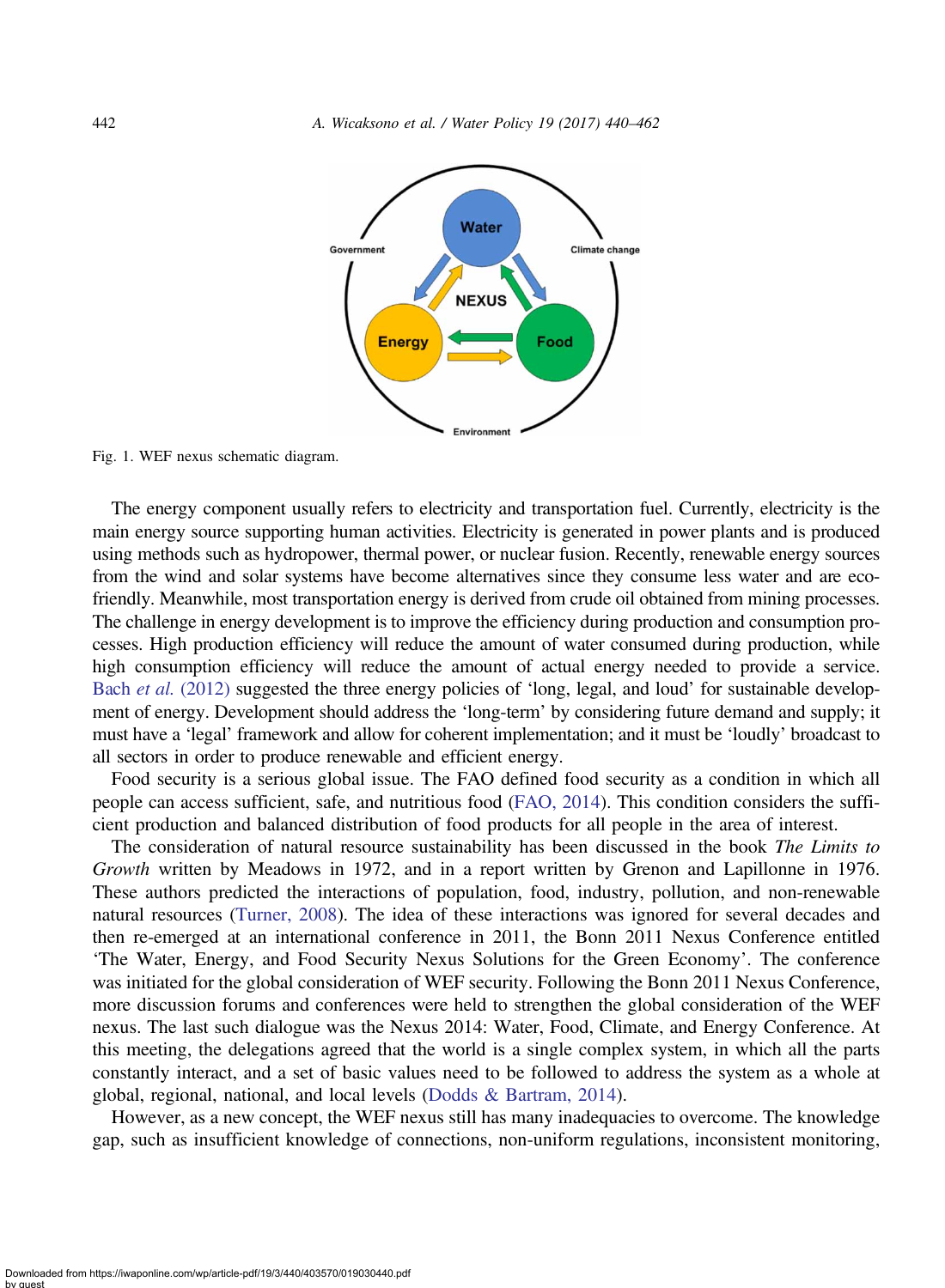lack of databases of resources' demand and supply, unbalanced distribution, and the indistinct capability to face the increasing demand are the obstacles to developing and implementing the WEF nexus ([Hoff,](#page-20-0) [2011](#page-20-0); [Hanlon](#page-20-0) et al., 2013). Improvement in common practices through increases in productivity; reuse of waste; public stimulation using economic incentives; creation of coherence among governance, institutions, and policies; and increased capacity and awareness are all required to address the obstacles impeding the realization of the WEF nexus [\(Hoff, 2011\)](#page-20-0).

## Objectives and review outline

Nowadays, hundreds of studies related to the WEF nexus exist and are easily accessed through the internet. Those studies mainly discuss the introduction or definition of the WEF nexus, potential implementation in practice, related policy development, computer model development and implementation, etc. Focusing on the global implementation and computer model development, the authors found more than 200 published studies. After a quick review of the main discussion for each paper, the authors finally narrowed down the number to 50 papers to be studied in-depth and used as references in this review paper.

In particular, this paper attempts to assess the global implementation of the nexus concept and the development of a computer simulation model to help the decision-making and policy-making processes. This paper reviews: (1) the concept of the interconnections between WEF including the involvement of external factors (next section); (2) the implementation of the resources' management concept in several representative countries (third section); and (3) the existing computer simulation model and opportunities for further development (fourth section); and finally it identifies prospects for future research. Through an understanding of the problem and development opportunity of the WEF nexus, our final goal is to draw attention to the next phase of the nexus for achieving WEF security and sustainable development through the collaboration of all sectors, governances, economies, and infrastructures.

#### Interconnections of WEF

WEF are inevitably linked with each other; that is, water needs energy for distribution, while energy needs water for production. Both water and energy are used in food production, while agricultural products supply bioenergy but have negative impacts on water quality. The following sections describe the details of each interconnection and introduce the outer elements that potentially affect the WEF nexus.

## Water for energy

Flowing water is the main source of electricity generation in hydropower plants; if it is boiled and transformed to steam, it becomes the source of thermal power. Water is also used as a cooling material in thermal power plants. The volume of consumed water for producing a unit of energy is termed water intensity and is expressed in units of  $m<sup>3</sup>/MWh$ . In a thermal power plant, the water intensity is calculated from the volume of water consumed and lost during the cooling process, while the intensity for a hydropower plant is commonly measured by the amount of evaporation in the reservoir because the water only passes through the turbine without being consumed [\(Lamberton](#page-21-0) *et al.*, 2010). Biofuel from agriculture as an alternative energy source does not always consume less water than conventional methods. The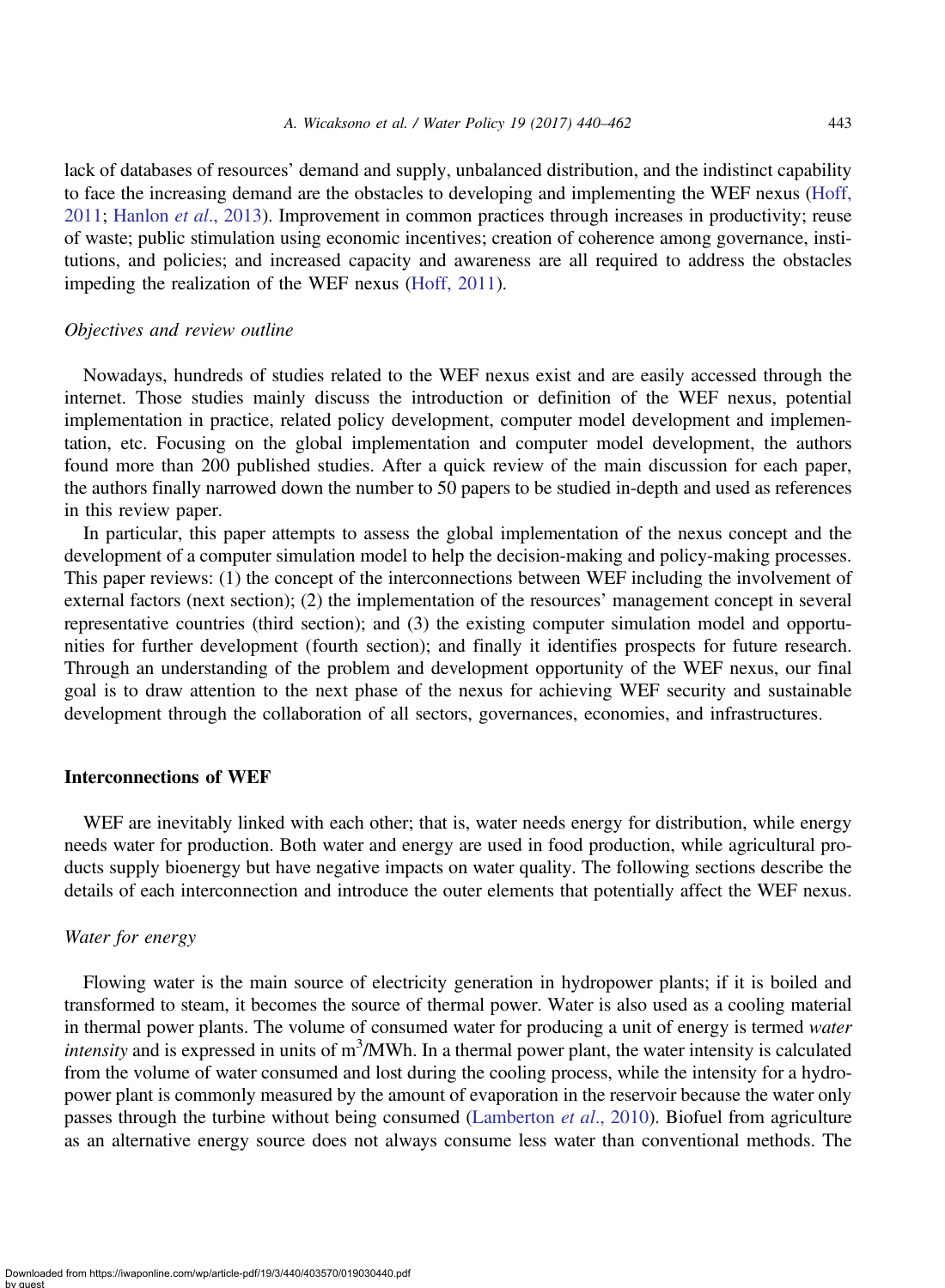production of one litre of ethanol from irrigated corn consumes 190 to 2,260 litres of water, while a litre of biodiesel produced from soybeans consumes 9,040 litres of water. The water intensity for generating energy from different sources is summarized in Table 1 based on [Lamberton](#page-21-0) et al. (2010) and [Desai](#page-20-0) [\(2013\)](#page-20-0).

## Water for food

Irrigation in the agriculture sector is the most water-intensive of all industries, consuming 70% of all global water [\(Hoff, 2011;](#page-20-0) [Mohtar & Daher, 2012](#page-21-0); [FAO, 2014\)](#page-20-0). The amount of water contained in food products is termed virtual water or water footprint. Figure 2 shows a diagram presenting the clear and detailed differences between virtual water and water footprint, as adapted from [Velázquez](#page-21-0) et al. (2011).

Table 1. Water intensity for energy production [\(Lamberton](#page-21-0) et al., 2010; [Desai, 2013\)](#page-20-0).

| Units <sup>a</sup><br>Energy process |                           | Average water intensity |  |
|--------------------------------------|---------------------------|-------------------------|--|
| Hydropower                           | Gal/MWh                   | $1,430$ (variable)      |  |
| Thermal power                        |                           |                         |  |
| Geothermal                           | Gal/MWh                   | 2,900                   |  |
| Nuclear                              | Gal/MWh                   | 400-720                 |  |
| Coal                                 | Gal/MWh                   | 200-480 (390)           |  |
| <b>Biomass</b>                       | Gal/MWh                   | 390                     |  |
| Natural gas                          | Gal/MWh                   | $100 - 180(140)$        |  |
| Solar (photovoltaic) $b$             | Gal/MWh                   | 30                      |  |
| Wind <sup>b</sup>                    | Gal/MWh                   |                         |  |
| Crude oil production                 | Gal. water/Gal. crude oil | 350                     |  |

<sup>a</sup>l gallon = 3.7854 litres.

<sup>b</sup>The water in solar and wind power plants is only used for cleaning the panel or blade.



Fig. 2. Global processes of virtual water and water footprint calculation ([Velázquez](#page-21-0) et al., 2011).

<span id="page-4-0"></span>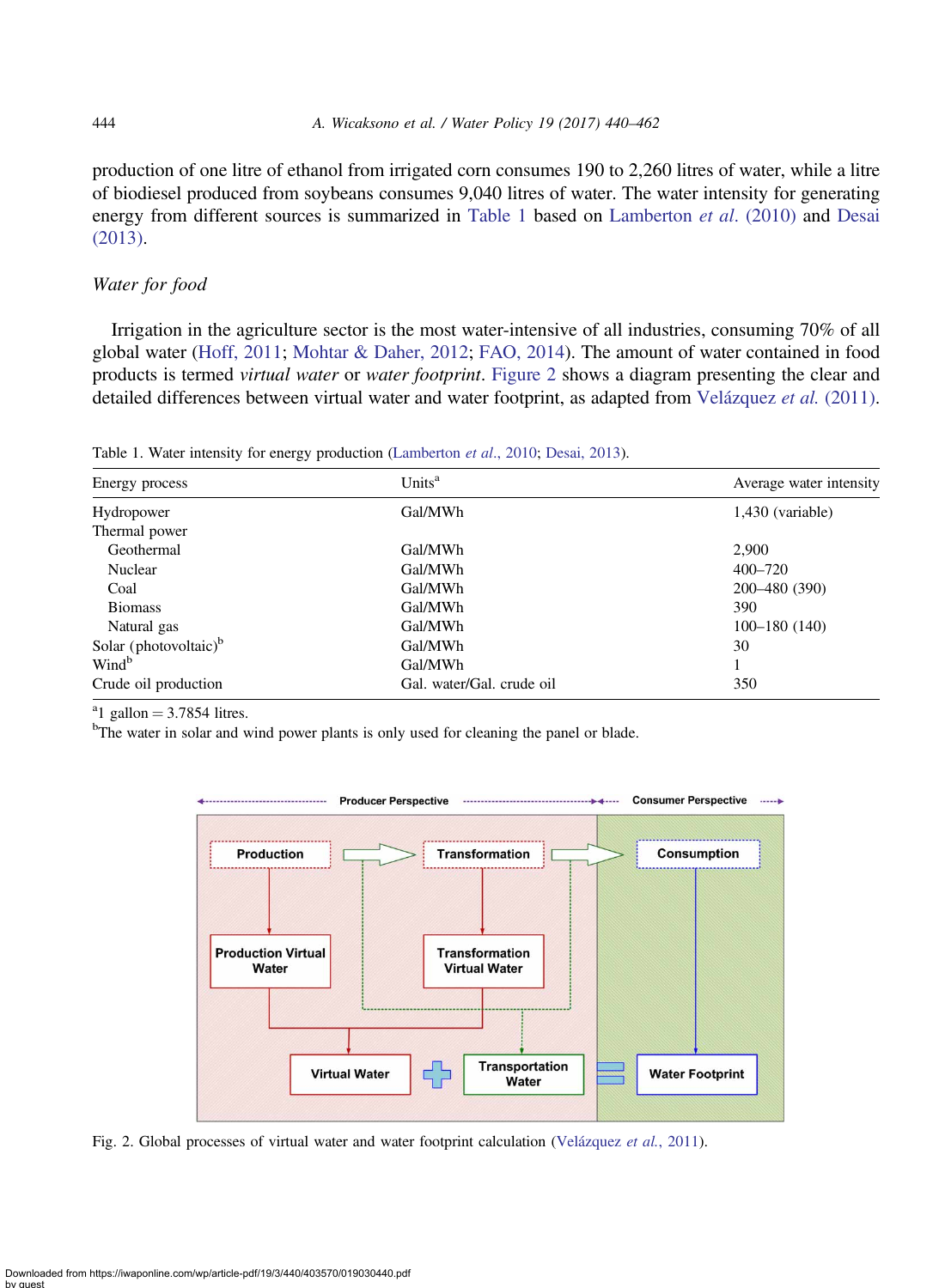Based on the figure, virtual water is defined as the amount of water used to produce and transform raw foodstuffs into food products (producer viewpoint), while the water footprint is the amount of virtual water plus the water used to deliver the product to the consumer (consumer viewpoint) [\(Velázquez](#page-21-0) et al.[, 2011\)](#page-21-0). In [Figure 2](#page-4-0) it is clear that the water footprint represents all amounts of water that consist of a single unit of food that is consumed by the consumer.

In the agricultural system, water is mainly used for irrigation and mostly originates from rainfall. During the dry season, water is supplied from surface water or groundwater sources through canals and pipelines. The water footprints of vegetables and meat products were summarized by [Mekonnen](#page-21-0) [& Hoekstra \(2010\)](#page-21-0) as shown in Table 2. According to this data, meat products consume more water than do vegetable products.

#### Energy for water

Energy is required for extraction, conveyance, treatment, and distribution of water to the end-user. Generally, the main energy type in these processes is electricity, and the unit consumption rate is stated as energy intensity. Summarized from [Hoff \(2011\)](#page-20-0), and [Mohtar & Daher \(2012\)](#page-21-0), the energy intensity to produce one cubic metre of clean water is listed in Table 3. The production processes of

|                 | Water footprint per tonne $(m^3/tonne)$ |            |            |        | Water footprint per unit of nutritional value |                              |                      |
|-----------------|-----------------------------------------|------------|------------|--------|-----------------------------------------------|------------------------------|----------------------|
| Food item       | Green water                             | Blue water | Grey water | Total  | Calorie<br>(litre/kcal)                       | Protein<br>(litre/g protein) | Fat<br>(litre/g fat) |
| Vegetables      | 194                                     | 43         | 85         | 322    | 1.34                                          | 26                           | 154                  |
| Starchy roots   | 327                                     | 16         | 43         | 387    | 0.47                                          | 31                           | 226                  |
| Fruits          | 726                                     | 147        | 89         | 962    | 2.09                                          | 180                          | 348                  |
| Cereals         | 1,232                                   | 228        | 184        | 1,644  | 0.51                                          | 21                           | 112                  |
| Oil crops       | 2,023                                   | 220        | 121        | 2,364  | 0.81                                          | 16                           | 11                   |
| <b>Nuts</b>     | 7.016                                   | 1,367      | 680        | 9,063  | 3.63                                          | 139                          | 47                   |
| Milk            | 863                                     | 86         | 72         | 1,020  | 1.82                                          | 31                           | 33                   |
| Eggs            | 2,592                                   | 244        | 429        | 3,265  | 2.29                                          | 29                           | 33                   |
| Chicken meat    | 3,545                                   | 313        | 467        | 4,325  | 3.00                                          | 34                           | 43                   |
| <b>Butter</b>   | 4,695                                   | 465        | 393        | 5,553  | 0.72                                          | $\Omega$                     | 6.4                  |
| Pig meat        | 4.907                                   | 459        | 622        | 5,988  | 2.15                                          | 57                           | 23                   |
| Sheep/goat meat | 8,253                                   | 457        | 53         | 8,763  | 4.25                                          | 63                           | 54                   |
| Bovine meat     | 14,414                                  | 550        | 451        | 15,415 | 10.19                                         | 112                          | 153                  |

Table 2. Global average of water footprints [\(Mekonnen & Hoekstra, 2010](#page-21-0)).

Table 3. Energy intensity of clean water production [\(Hoff, 2011](#page-20-0); [Mohtar & Daher, 2012](#page-21-0)).

| Source of water      | Energy intensity             |
|----------------------|------------------------------|
| Lake or river        | $0.37$ kWh/m <sup>3</sup>    |
| Groundwater          | $0.48$ kWh/m <sup>3</sup>    |
| Wastewater treatment | 0.62–0.87 kWh/m <sup>3</sup> |
| Wastewater reuse     | $1 - 2.5$ kWh/m <sup>3</sup> |
| Seawater             | 2.58–8.5 kWh/m <sup>3</sup>  |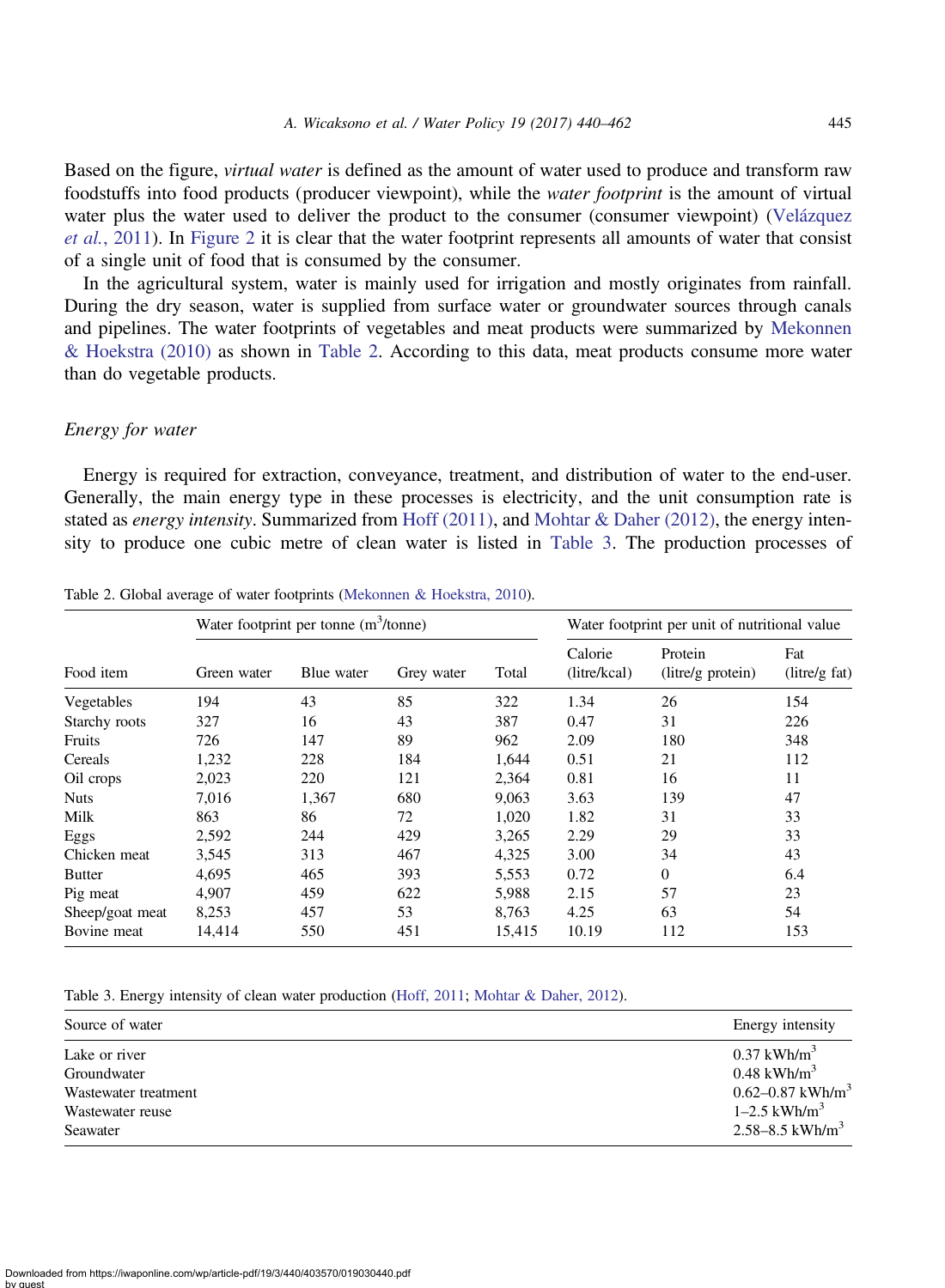non-conventional water sources usually require more energy to produce than the conventional sources. Meanwhile, the amount of energy needed for groundwater extraction varies depending on the aquifer depth, pumping volume, and types of pump, while the amount of energy required for desalination depends on the technologies applied. In practice, the total amount of energy needed for distribution must also consider leakage, which reduces the efficiency and increases the energy consumption.

In a wastewater treatment process, energy is needed for collecting raw wastewater, treating it in a treatment plant, and redistributing it to end-users. The amount of energy needed for wastewater treatment depends primarily on the quality of inflow (raw wastewater) and outflow (reclaimed water). [Cooley & Wilkinson \(2012\)](#page-20-0) summarized the amount of energy required for recycling wastewater in the United States depending on the technologies and end-users, as shown in Table 4.

## Energy for food

The energy consumption for food production can be categorized as direct and indirect consumption. Direct energy consumption is the amount of energy directly used in agricultural production such as fuel consumption of machinery and electricity for pumps, while indirect consumption is for producing the equipment used in agricultural practices such as fertilizer, herbicide, or machinery ([Jackson, 2010\)](#page-21-0). The units for describing the amount of energy used in farm operations (production, formulation, storage, and distribution) vary depending on the type of energy usage, taking such forms as volume (litre), weight (kg), calories (kcal), joules, or electricity (kWh). Most agricultural operations involve energy combustion that produces  $CO<sub>2</sub>$  or other GHG emissions. Thus, [Lal \(2004\)](#page-21-0) suggested converting these various units into kg carbon equivalent (CE) to quantify carbon emission as a single unit. [Table 5](#page-7-0) shows the equivalent energy used in food production, summarized from [Canakci](#page-20-0) *et al.* (2005) and [Jack](#page-21-0)[son \(2010\)](#page-21-0). [Canakci](#page-20-0) et al. (2005) estimated the equivalent energy to produce crops and vegetables in the Antalya region in Turkey, while [Jackson \(2010\)](#page-21-0) summarized the data from Australia. Both studies reported similar equivalent energy amounts, which were subsequently converted to CE units.

| Technologies                                                               | Energy intensity<br>(kWh/MG) | End user                                 |
|----------------------------------------------------------------------------|------------------------------|------------------------------------------|
| Conventional tertiary treatment                                            |                              |                                          |
| Anthracite coal bed filtration, demineralization, chlorination             | 982                          | Irrigation, industrial use               |
| Flocculation, direct filtration, UV/advanced oxidation                     | 1,500                        | Irrigation, industrial use               |
| Clarification, media filtration, chlorination                              | 1,619                        | Irrigation, industrial $&$<br>commercial |
| Anthracite coal bed filtration, UV                                         | 1.703                        | Irrigation, industrial use               |
| Rapid mix, flocculation, media filtration, & UV                            | 1.800                        | Irrigation                               |
| Membrane treatment                                                         |                              |                                          |
| Coagulation, flocculation, clarification, UF, RO, UV/advanced<br>oxidation | 3.220                        | Agriculture, industrial use              |
| MF, RO, UV/advanced oxidation                                              | 3,680                        | Groundwater recharge                     |
| MF, RO, UV/advanced oxidation                                              | 3,926                        | Seawater intrusion barrier               |
| UF, RO, UV                                                                 | 4.050                        | Industrial use                           |
| MF. RO                                                                     | 4.674                        | Industrial use                           |
| MF, RO                                                                     | 8,300                        | High-quality industrial use              |

Table 4. Energy intensity of wastewater treatment ([Cooley & Wilkinson, 2012\)](#page-20-0).

Downloaded from https://iwaponline.com/wp/article-pdf/19/3/440/403570/019030440.pdf by guest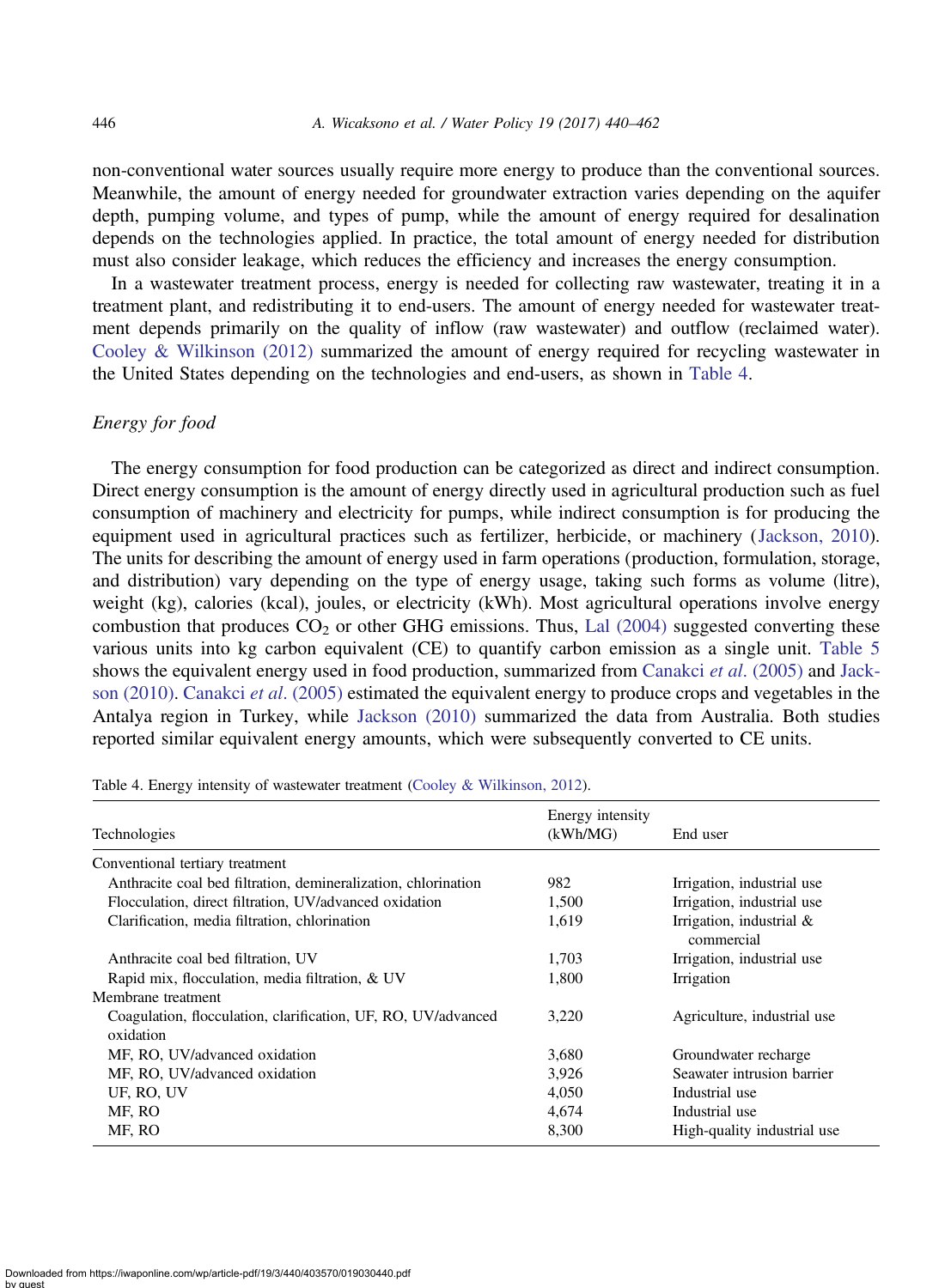|                            |         | Energy equivalent | Carbon equivalent |                              |  |
|----------------------------|---------|-------------------|-------------------|------------------------------|--|
| Energy input               | Unit    | (MJ/unit)         | (kWh/unit)        | (kg CE/unit)                 |  |
| Human power                | hour    | $1.96 - 2.3$      |                   |                              |  |
| Fuel                       |         |                   |                   |                              |  |
| Diesel                     | litre   | 38.6              | 10.7              | 0.94                         |  |
| Liquid petroleum gas (LPG) | kg fuel | 27.0              | 7.5               | 0.63                         |  |
| Electricity                | kWh     | 11.9              | 3.3               | 0.00725                      |  |
| Fertilizer                 |         |                   |                   |                              |  |
| Nitrogen                   | kg      | 66.1              | 18.4              | 1.3                          |  |
| Phosphorous                | kg      | 12.4              | 3.4               | 0.2                          |  |
| Potassium                  | kg      | 11.2              | 3.1               | 0.15                         |  |
| Lime                       | kg      | 0.6               | 0.2               | 0.16                         |  |
| Pesticide                  | kg/ha   | 199.0             | 55.3              | $\qquad \qquad \blacksquare$ |  |
| Fungicide                  | kg/ha   | 92.0              | 25.6              | 3.9                          |  |
| Herbicide                  | kg/ha   | 240.0             | 66.7              | 6.3                          |  |
| Insecticide                | kg/ha   | 200.0             | 55.6              | 5.1                          |  |

<span id="page-7-0"></span>Table 5. Energy and CE at food production [\(Lal, 2004](#page-21-0); [Canakci](#page-20-0) et al., 2005; [Jackson, 2010](#page-21-0)).

Acceleration of GHG emission has degraded soil and environmental conditions. Careful assessments, such as integrated nutrient and pest management and enhancing water and energy efficiency in farm operations, are needed to reduce carbon emission and energy consumption [\(Lal, 2004](#page-21-0)). An approach to increasing such efficiency is grouping or sectoring the intake systems for water and energy distribution. A case study in Spain showed that this approach could reduce energy consumption by 36.4% ([Jiménez-Bello](#page-21-0) et al., 2010).

Another linkage between energy and food is seen in food price. Global energy prices, especially crude oil, affect food prices because many farm operations are dependent on crude oil ([Bazilian](#page-19-0) et al[., 2011](#page-19-0); [Hoff, 2011\)](#page-20-0). The relationship between global crude oil and food products' prices is shown in [Figure 3,](#page-8-0) adapted from [Ajanovic \(2011\)](#page-19-0).

#### Food for water

Slightly different from other interconnections, food products have no benefit to the water component except that some vegetation can be utilized as a natural water filter in a water treatment process. The obvious relationship between food and water is untreated food waste and excessive uses of fertilizer that become water pollutants. In the United States, as an example, 27% of edible food is wasted ([Cuéllar](#page-20-0) [& Webber, 2010](#page-20-0)), and less than  $3\%$  is recycled (Buzby *et al.*, 2011). Without proper management, food waste can reduce the availability of clean water and fertile soil. Furthermore, the increasing food demand has accelerated land intensification and farmland expansion. Land intensification increases groundwater extraction and the use of fertilizer and pesticide. The chemical residues from fertilizers and pesticides can infiltrate the soil or discharge to waterways, producing rapid deterioration in water quality. Meanwhile, expansion of a new agricultural area will degrade soil fertility, change the run-off characteristics, and influence groundwater recharge [\(Hoff, 2011](#page-20-0)).

Although it is not related to food products, willow vegetation can be used as a filter in wastewater treatment plants. Such treatment systems have already been implemented in Sweden and Poland,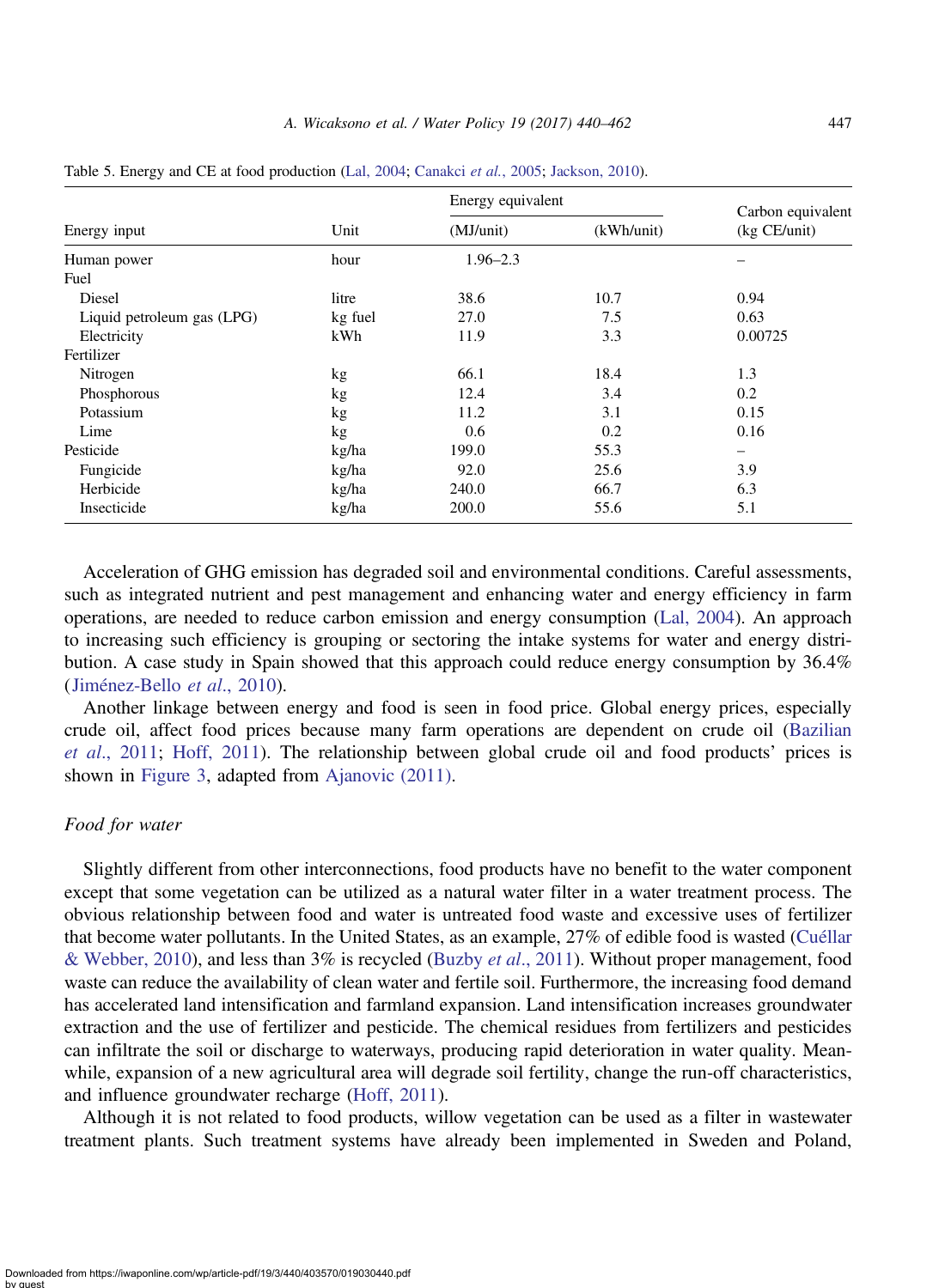<span id="page-8-0"></span>

Fig. 3. Crude oil and feedstock prices for 1996–2009 [\(Ajanovic, 2011\)](#page-19-0).

where they reduced the energy consumption in wastewater treatment ([Perttu & Kowalik, 1997;](#page-21-0) [Elowson,](#page-20-0) [1999](#page-20-0)). However, due to some limitations, such as a need for a large-scale area for implementation and lack of harmonization between policies and agriculture, the development and implementation of this technology are still in their early stages [\(Börjesson & Berndes, 2006\)](#page-20-0).

## Food for energy

The consideration of environment-friendly energy has triggered the development of bioenergy. Because it is produced from natural ingredients, bioenergy has many benefits for the environment since it is water-soluble, non-toxic, and biodegradable. In addition, bioenergy enhances social economy by reducing pollution, increasing farmland value, and reducing oil prices (Shi et al[., 2009](#page-21-0)). There are several types of bioenergy category according to the energy product. Biofuel (or bioethanol) and biodiesel are liquid forms of bioenergy that are used as a transportation fuel to replace petroleum and diesel fuel. Biogas is a gaseous bioenergy produced from biomass through a gasification process (Yuan et al[., 2008](#page-22-0)). Among these types of bioenergy, the most commonly produced and consumed are biofuel and biodiesel, as the alternative energy of transportation fuels. These types of bioenergy are already used by developed countries in order to reduce their dependence on petroleum [\(Mohtar](#page-21-0) [& Daher, 2012](#page-21-0)). Bioenergy can be produced from agricultural crops (corn, sugar cane, wheat, or soybean) or food waste. The agricultural crops are usually used to produce biofuel and biodiesel, while food waste is mainly utilized to produce the biogas used to supply the gas for cooking or heating. Presently, global bioenergy production is still concentrated on biofuel ethanol and biodiesel, producing annually about 35.8 Mtoe (million tonnes of oil equivalent), while biogas production is 16.4 Mtoe per year ([Smyth](#page-21-0) et al., 2010).

The products of biofuel could be categorized as a first- and second-generation of biofuel. The firstgeneration biofuel is usually made from feedstock crops (for example, sugar, starch (maize), or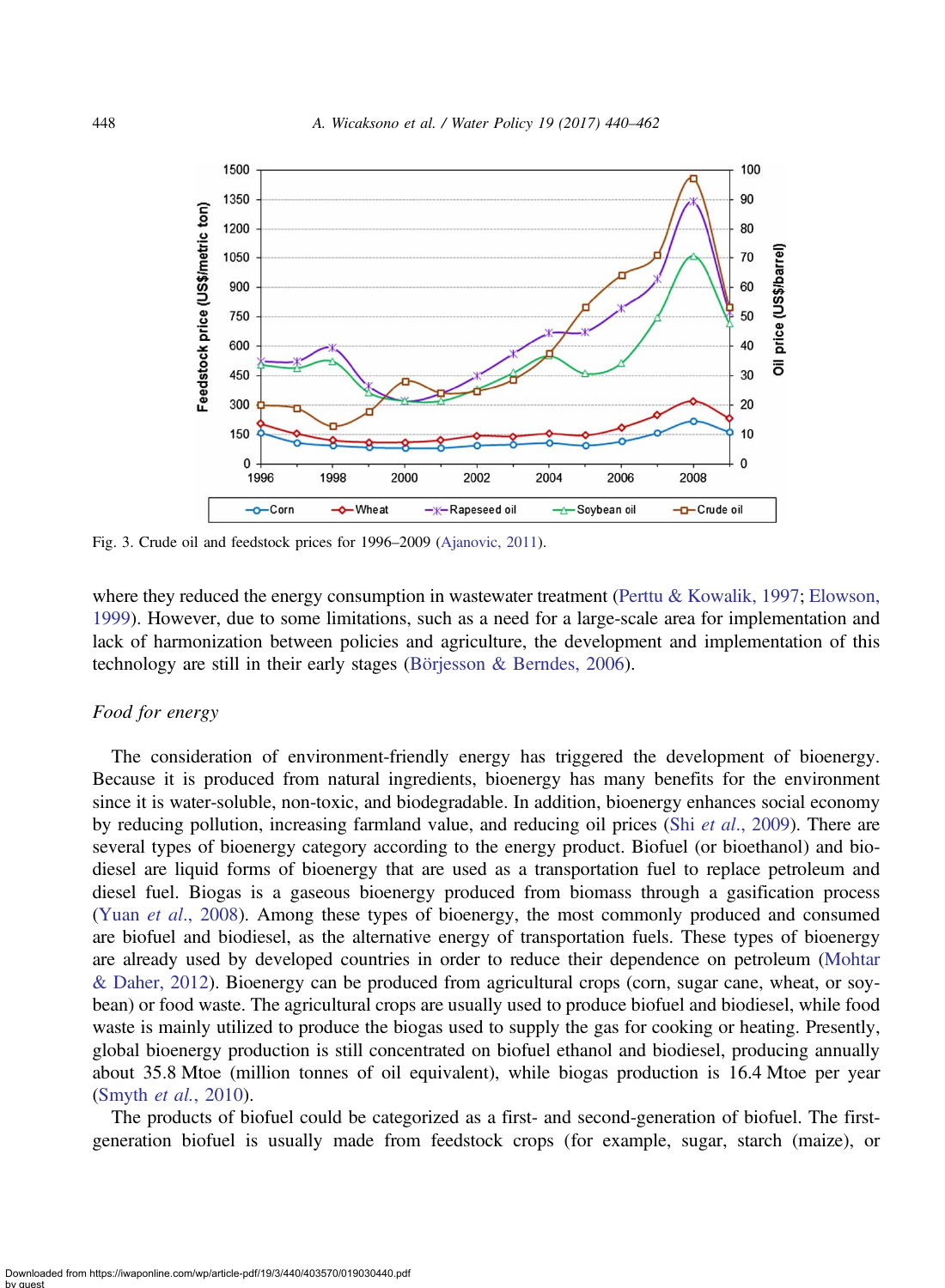vegetable oil), which are easy to grow using conventional technologies. Second-generation biofuel is produced using novel materials (cellulose) and advanced technologies (Smyth et al.[, 2010\)](#page-21-0). The firstgeneration biofuel usually produces less energy than conventional petroleum but consumes more water (to produce one litre of biofuel, almost 1,000 litres of water are consumed). Moreover, the unsustainable development of biofuel threatens food supply security, in amount and price. Second-generation biofuel consumes less water and produces more energy than the first generation; however, it cannot be easily implemented due to a high production cost.

#### Environment and climate change

The environment is an external element of the WEF nexus, sometimes referred to in terms of ecology or ecosystem. It is clear that over-exploitation of natural resources can damage the environment, which requires water and energy for rehabilitation. Climate change is also known to affect temperature and rainfall patterns. The increasing temperature of the earth – known as global warming – leads to accelerating drying of arid land, reduced glacier water storage, and increased seawater level.

The temperature also affects steam turbine efficiency in electricity generation. Steam turbines generate electricity by creating steam to circulate a turbine, and high efficiency is obtained when the temperature of the inlet is higher than the temperature of the outlet. The inlet temperature usually depends on the steam temperature, while the outlet temperature depends on the cooling water or environment. A higher environmental temperature results in an increased need for water to cool the tur-bine and reach a low temperature at the outlet [\(Lamberton](#page-21-0) *et al.*, 2010). Extreme temperatures may result in increased use of air conditioning or heating systems, which consume more energy to operate and produce more carbon emission as a residue that accelerates climate change.

Water is the most vulnerable element affected by climate change. Climate change affects the rainfall pattern and increases the frequency and intensity of extreme events such as flood and drought [\(Hoff, 2011\)](#page-20-0). Statistical data from the United Nations International Strategy for Disaster Reduction revealed that the number of extreme natural disasters has increased significantly during the last decade, and the trend is expected to continue to increase in the future ([UNISDR, 2012](#page-21-0)). Furthermore, variations in water availability and rainfall pattern also affect the water supply for hydropower and irrigation [\(World Economic Forum,](#page-22-0) [2011\)](#page-22-0). Climate change will interrupt the stable water supply for irrigation, and unexpected floods and droughts threaten food crop productivity, especially crops grown in rain-fed irrigation systems.

The variations in rainfall pattern, intensity, duration, and frequency also affect the availability of water sources. Rainfall with higher intensity and frequency but with shorter duration produces a large amount of surface run-off and does not contribute to the groundwater aquifer. This surface run-off can cause floods in the rainy season and drought in the dry season because less water is stored in groundwater as the base flows into the river. Furthermore, the decrement of stream flow reduces the amount of reliable surface water, which threatens water security and the environment [\(OECD, 2015](#page-21-0)).

## Involvement of stakeholders and policymakers

For a long time, the sustainability of natural resources and the environment was mainly discussed by engineers and environmentalists, without the participation of policymakers or stakeholders. This situation creates a large gap of knowledge between engineers and stakeholders with regard to the sustainable development of resources. To date, the management of resources needs involvement and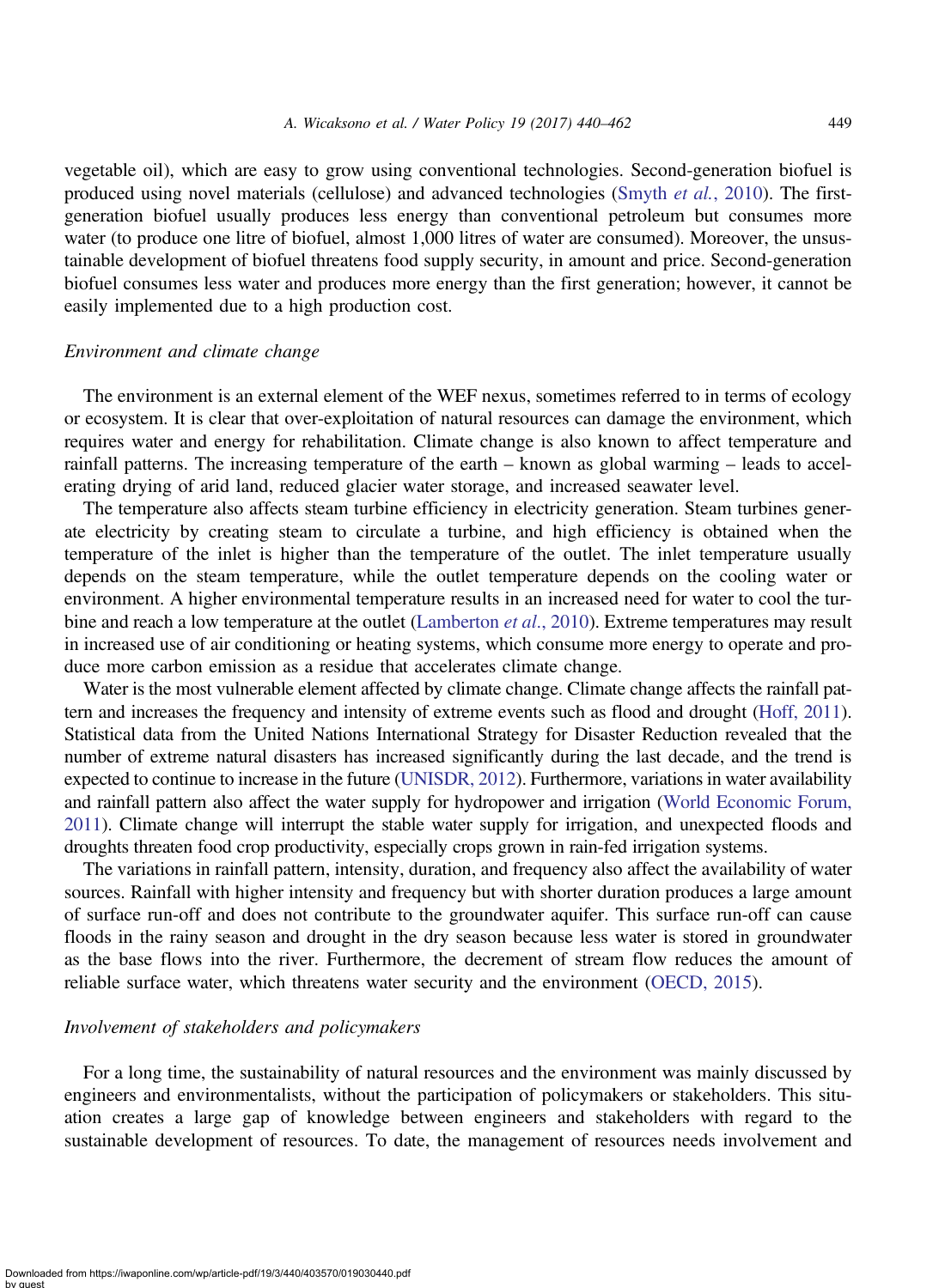interaction from stakeholders and policymakers in order to develop a new policy concept related to the sustainability of WEF at local, national, and international levels ([FAO, 2014\)](#page-20-0). The adjustment of policy instruments by considering the WEF nexus can minimize and prevent conflicts between sectors, such as conflicts over water use for hydropower plants versus irrigation; agricultural land for food crops versus biofuel crops; and development projects versus environmental sustainability [\(McCornick](#page-21-0) et al., 2008). Such policy instruments can manage regulations, direct provisions by governments, encourage the public and private sectors to participate in the chosen policies, and create and manage the market to sup-port green and sustainable development ([Bizikova](#page-19-0) et al., 2013). [Hellegers](#page-20-0) et al. (2008) suggested a revision of the present policy by adopting WEF interactions, encouraging the development and promotion of new technologies, expanding biofuel production, creating stimuli in the agricultural sector to maintain food security, and bridging the conflict between water development projects and environment sustainability. In future, stakeholders are expected to take part by creating integrated policies and plans, generating guidelines for economic incentives, establishing a collaboration forum of countries or science groups, and encouraging the public to actively participate in realizing the WEF nexus. Furthermore, the WEF nexus does not only manage the resources in a region or country, but it also raises opportunities for a trade between regions. Hence, it requires the participation of stakeholders to conduct international collaboration. Finally, the nexus governance should have a continuous innovation, political support, constant monitoring, and transparent governance principles to achieve sustainable development and reduce competition or conflicts [\(Bhaduri](#page-19-0) et al., 2015).

#### Global implementation practices

The WEF nexus is an emerging concept to enhance the sustainable management of WEF resources. This concept has been studied in several regions of the world but it is not yet fully implemented in policy and infrastructure development practices. The following sections introduce the WEF resources' management practices that have been conducted in several countries in the world. The introduced practices are using the nexus concept and can be extended effectively for development and implementation of the complete WEF nexus in the future.

## Water allocation model in Sri Lanka and Indonesia

Sri Lanka is an island country in the Indian Ocean with more than 20 million people. Presently, 75% of the population has access to safe potable water, and 81% has access to electricity. However, the demand keeps increasing due to population growth. The main supply of electricity in this country is the hydropower plant, resulting in a conflict between clean water supply and water for energy. The conflict has involved several national agencies with separate authorities for generating and distributing electricity, supply of water for irrigation, and supply of clean water. Accommodating the differences among these interests, the government imposed the Mahaweli Development Programme, a water resources' development programme to manage water for irrigation, residential or industry, and hydropower [\(Manthrithilake & Liyanagama, 2012](#page-21-0)). Using this programme, the government has simulated and optimized water allocation in all Sri Lanka basin areas. The model covers seven basins, including eighteen reservoirs, nineteen major irrigation schemes, and thirteen hydropower stations. The model simulates and optimizes the allocation of water demand under the priorities of human needs, food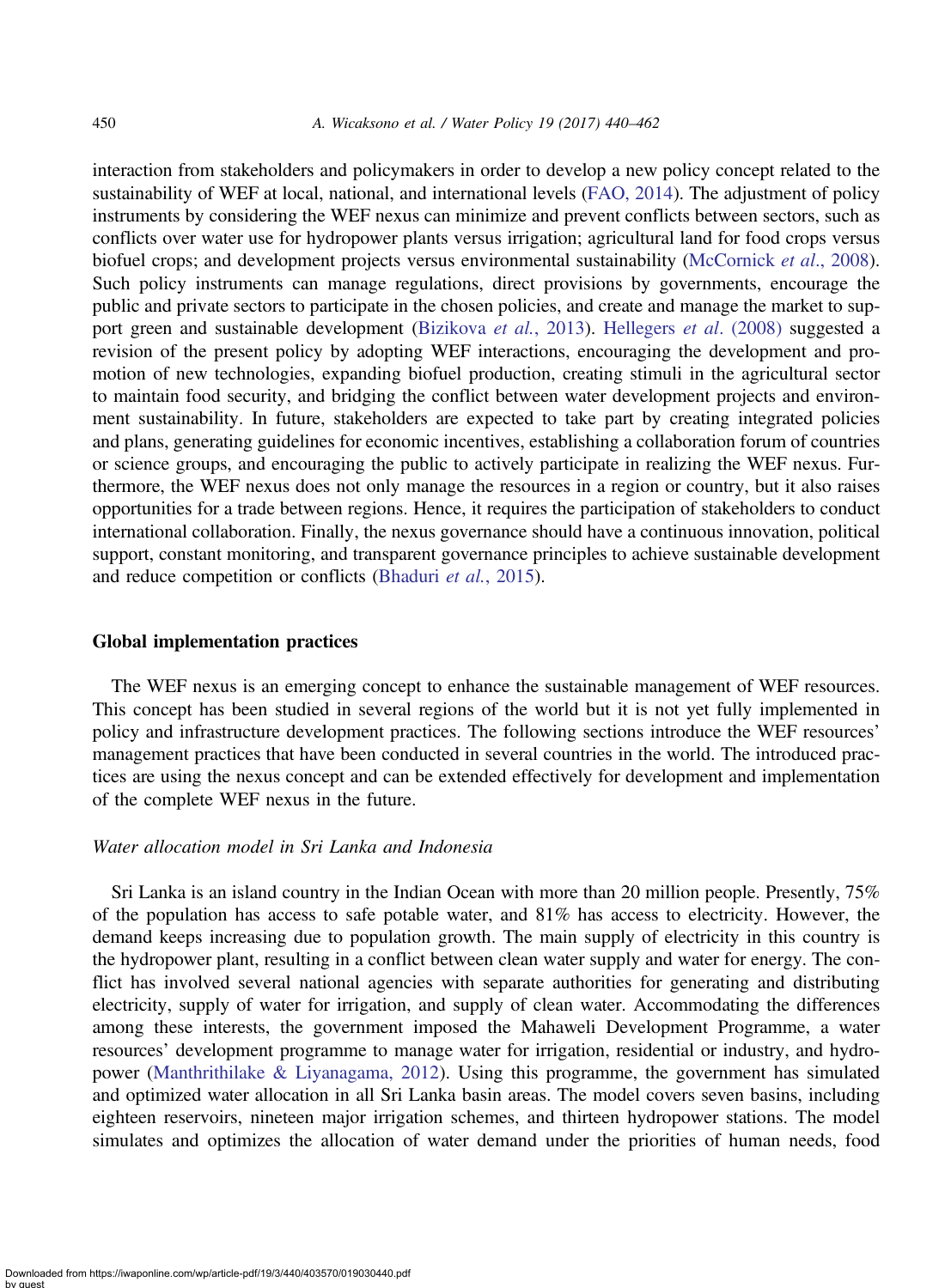production, environment, hydropower, and industry. Based on this model, the complexity of water management beyond multi-stakeholders can be wisely managed in Sri Lanka.

Similar to Sri Lanka, Indonesia has a conflict of water allocation for irrigation, clean water supply, and hydropower in river basin management. One of the country's large, long, and complex river basins is the Citarum River Basin located in West Java Province, which covers an area of 12,000 km2 and 14 cities with different land use development and activities. The Indonesian government implemented the IWRM scheme by creating a river management institution to manage and control the quantity and quality of water along the river. Cooperating with other national institutions, such as electricity distributors, reservoir operators, irrigation organizations, and clean water distributors, they developed short- and long-term water management plans to maintain water sustainability.

Along the Citarum River, three cascade reservoirs of Saguling Reservoir, Cirata Reservoir, and Djuanda Reservoir are located. These three reservoirs generate 1,400 MW of electricity to supply Java and Bali. In particular, the Djuanda Reservoir supplies water for 4,200 km<sup>2</sup> of irrigation area and 80% of the municipal use in the Jakarta area (around 7.68 million citizens) ([Hadihardaja](#page-20-0) et al., [2013](#page-20-0)). A recent study showed that only 59% of the total  $12.95 \times 10^9$  m<sup>3</sup> water per annum could be man-aged due to the capacity of reservoirs and inflow fluctuation over the year (Idrus et al.[, 2013](#page-20-0)). To optimize the usage of available water, the operator relies on a computer model to estimate the annual flow fluctuation and optimize reservoir operation.

These similar conflicts in both countries represent a common issue that occurs in large-scale and longterm water management. Using an approach and computer model based on the IWRM, in which water is a primary element to generate energy and irrigate agriculture, both countries efficiently managed the conflict and maintained water sustainability. In future, the WEF nexus could advance IWRM by putting WEF on the same priority level to ensure the resources' security.

## Implementation of a computer model to manage the food supply in Qatar

The State of Qatar faces a challenge in fulfilling the food demand for 1.9 million people. The primary obstacles to increasing agricultural production are the extremely high temperature and lack of water and fertile soil. Currently, the government of Qatar imports 90% of its food products from other countries in order to fulfill the food necessity while aiming to become a food self-sufficient country by 2023 [\(Mohtar](#page-21-0) [& Daher, 2014](#page-21-0)). To reach this goal, the Qatar Environment and Energy Research Institute (QEERI) developed a computer simulation model, called WEF Nexus 2.0, to calculate and predict the requirements of water, energy, land, and carbon emission for food production and importation. Based on available resources and technologies in 2010, to increase food production by 25%, it was predicted to require 206% more water, 382% more land, and 200% additional energy and GHG emissions ([Mohtar &](#page-21-0) [Daher, 2014](#page-21-0)). Recently, the government used this model to create and simulate several scenarios in order to achieve food security by optimizing food production and import or trade. Using this model, stakeholders in Qatar can obtain an optimal scenario for fulfilling its food demand with minimum water, energy, and cost, while considering the sustainability of natural resources and the environment.

#### Management of WEF consumption in the United States

The United States is one of the largest consumers of energy and water in the world, representing 25% of the global electricity and petroleum consumption and almost 10% of the global water usage, most of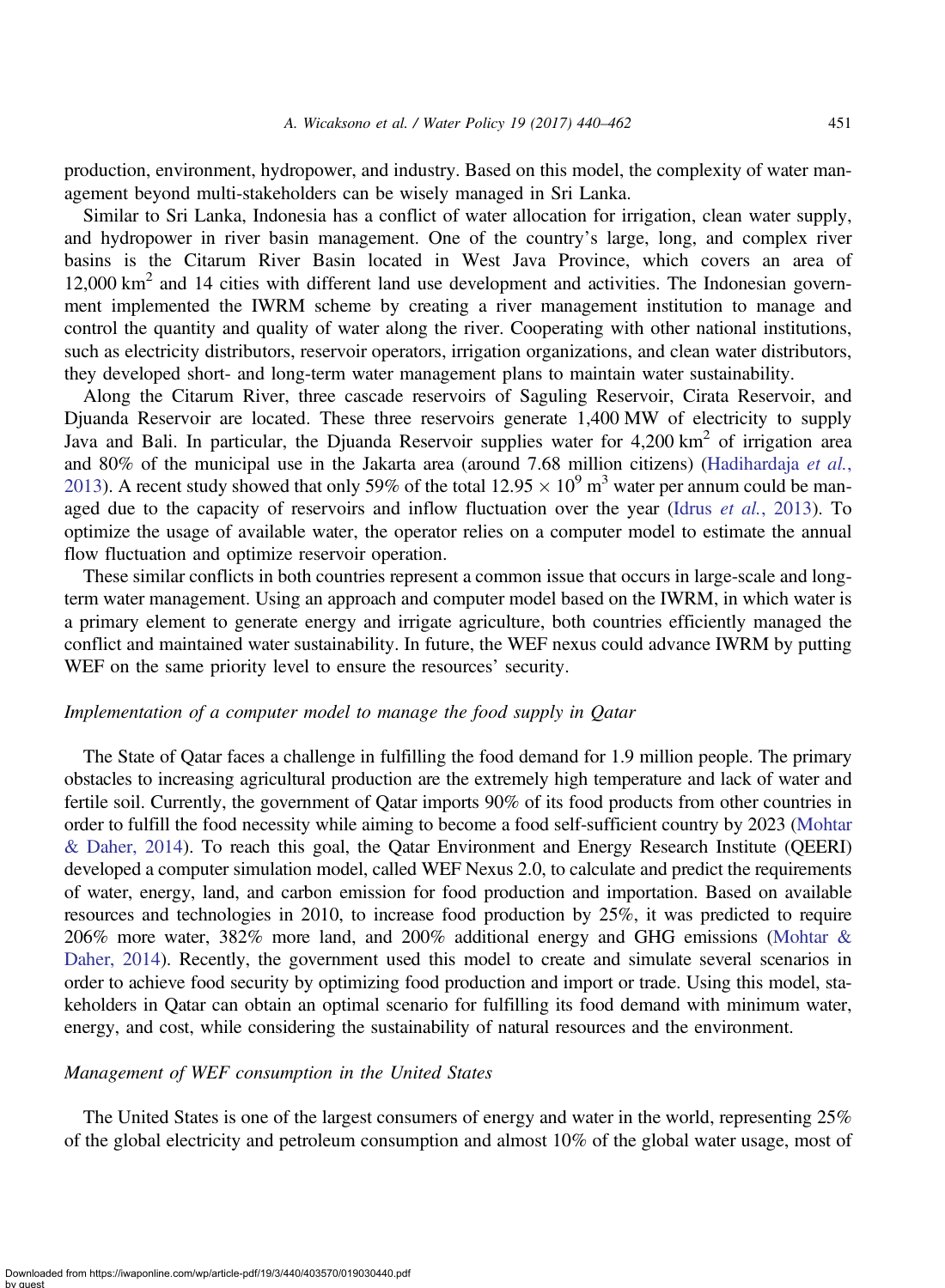which is used for thermoelectric cooling [\(Maupin](#page-21-0) *et al.*, 2014). The consideration of sustainable water and energy has been included in the US Energy Policy Act since 2005; this Act addresses the usage of energy related to the provision of adequate water supplies, and vice versa ([Lamberton](#page-21-0) *et al.*, 2010). The US Department of Energy evaluates the annual usage of water and energy in the USA and reports it using a Sankey diagram ([USDOE, 2014\)](#page-21-0). This diagram could be used as an evaluation tool in water and energy supply management. In water management, the practice of Prior Appropriation Doctrine and Riparian Doctrine has been implemented to systemize water usages in the USA. The Prior Appropriation Doctrine legislates that people with the earlier priority date have priority to use the water over others with later priority dates. The Riparian Doctrine authorizes people who own land that physically contacts the water sources (river, stream, lake, etc.) to have an equal right to use the water from that source [\(EERC, 2005\)](#page-20-0). Most of the states in the western part of the USA apply the Prior Appropriation Doctrine due to the lack of water, while states in eastern USA more typically apply the Riparian Doctrine. Recently, some states have modified or combined both doctrines to adapt to the increased population and water demand.

In addition, the USA also consumes a significant amount of food. In 2011, the average daily food consumption was 2,729 grams per person, which is 30% higher than the world average ([National Geo](#page-21-0)[graphic Magazine, 2015\)](#page-21-0). About 15.7% of energy is used to produce this amount of food, although almost 27% of edible food is wasted [\(Cuéllar & Webber, 2010](#page-20-0)). Hence, the US government has encouraged the consumption of locally produced food in order to reduce energy and transportation costs. They are also promoting a non-meat-based diet programme (since meat-based products involve more water and energy for production), the consumption of organic food (to reduce chemical herbicides), and wise storage and cooking of food to minimize food waste ([Center for Sustainable Systems, 2014\)](#page-20-0).

The inclusion of the water and energy nexus in the policy, and the implementation of water doctrine in practice show the efforts of the US government to maintain sustainable development. Meanwhile, the encouragement to consume more local food and following a dietary programme are policies to promote food saving and food waste reduction. All these programmes already consider the sustainability of resources, and it would be more controllable if managed in one big programme.

## Development of the WEF nexus in Europe

The trans-boundary rivers programme has promoted international river management among countries in Europe for many years. The International Commission for the Protection of the Rhine, the International Commission for the protection of the Danube River, and the Commission for the Protection of the Meuse are the international commissions established to monitor the water quality and quantity along the named rivers. Although these commissions do not have authority to ensure sufficient water quality and quantity for all countries along these rivers, this monitoring system does ensure the sustainability of the river basin. These commissions can potentially become a benchmark for further collaboration in energy and food production and trade to secure the resources' management.

Currently, European countries face an energy dilemma. They still import natural gas from central Asia and crude oil from OPEC countries, accounting for 53% of total consumed energy. Hence, European countries are increasingly using alternative energy sources such as biodiesel and biofuel for transportation energy. This effort has made the EU one of the top-five producers and consumers of biodiesel in the world. On the other hand, the high production of biodiesel has threatened the environment and agricultural sector of the EU and has resulted in negative social issues (for example, land use change, food price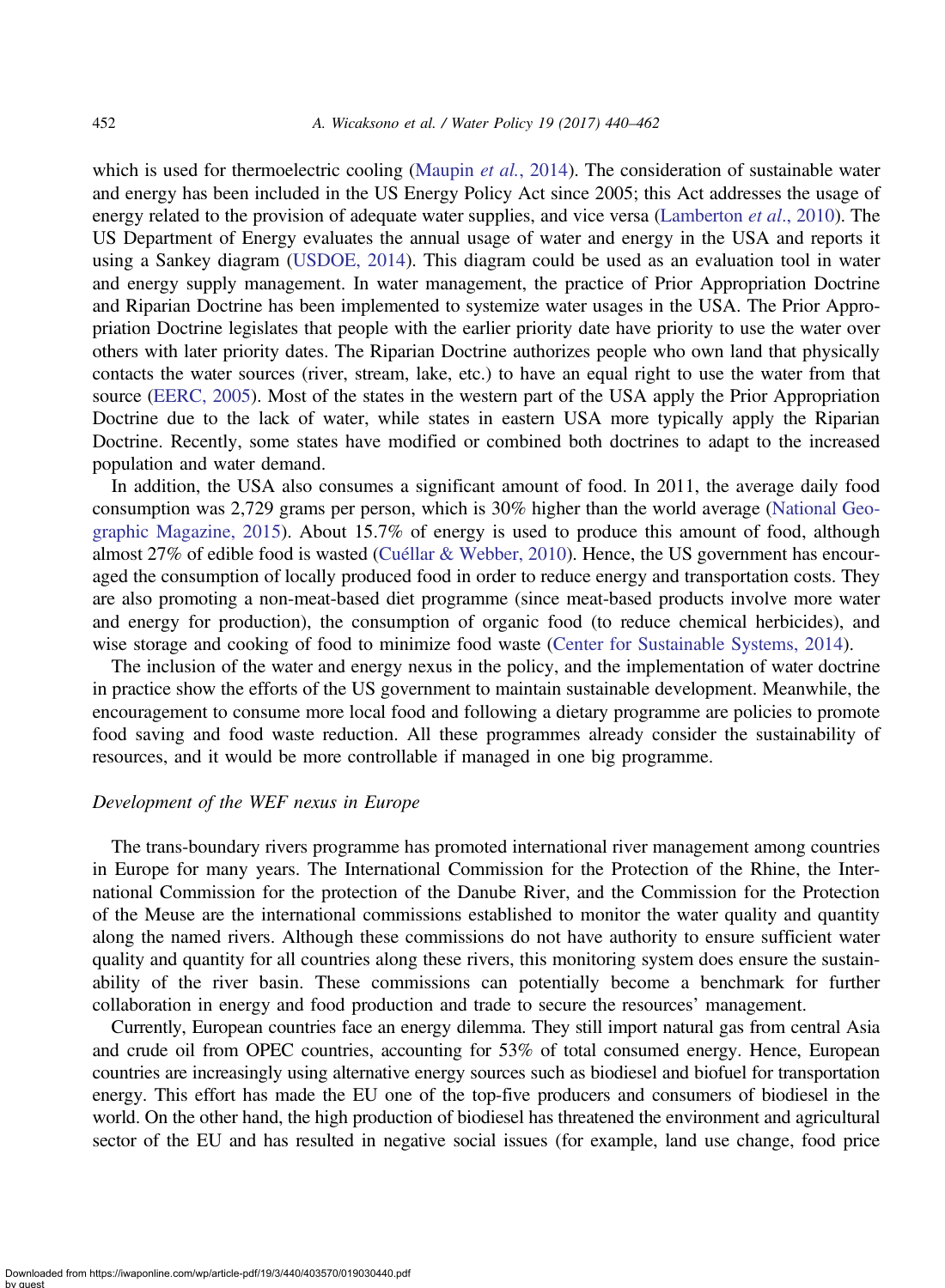increase, etc.). In order to prevent the rapid growth of biofuel production and environmental degradation, the European countries have introduced policies to limit the use of biofuel for transportation and to trigger the development of more efficient vehicles. Moreover, the EU has restricted the conversion of farmland from food supply to bioenergy supply and has promoted environmentally friendly farming practices in an attempt to achieve sustainability (Smyth *et al.*[, 2010\)](#page-21-0). This could be a suitable approach to prevent the conflict of providing agricultural commodities for food supply and bioenergy production.

Research into the WEF nexus has already been established at a number of institutions, including the Stockholm International Water Institute and the Stockholm Environment Institute. These institutions are attempting to expand the implementation of the WEF nexus in developing countries in Africa, central Asia, and Latin America.

#### Consideration of GHG emissions in Australia

The Australian government also considers GHG emissions in the WEF nexus dialogue. The consideration of GHG emissions is another approach to expanding the relationship between water, energy, food, and the environment. The rapid growth of urbanization and electric appliance usage in the country is expected to increase the energy demand by 250% by 2030 [\(Kenway, 2013\)](#page-21-0). The government plans to reduce the consumption of water, energy, and the emission of GHGs by 2030. To reach this goal, they have developed a mathematical model to simulate the usage of water and energy, and the level of GHG emissions at the household level. The Mathematical Material Flow Analysis (MMFA) model calculates the present water usage at the household level and further intends to explore the aspect of urban metabolism in order to understand the total water flow, energy consumption, and emission production in cities ([Kenway](#page-21-0) et al., 2013). Based on the findings from this simulation model, the Australian government plans to generate a systematic management policy to maintain the sustainability of water, energy, and GHG emission. The implementation of MMFA is further evidence that computer models could help stakeholders and policymakers create sufficient strategies and policies.

## Introducing the WEF nexus to eliminate water and food scarcity in Africa

The main problem facing most countries in Africa is water scarcity. Particularly in the central region of Africa, water scarcity causes energy and food scarcity. In 2010, only 5% of the cultivated land in Africa was irrigated; less than 10% of the potential hydropower was developed; and only 58% of the population had access to safe drinking water (Foster & Briceň[o-Garmendia, 2010\)](#page-20-0). Recently, some innovations, such as drip irrigation systems and wastewater reclaiming systems, were developed to address the water scarcity issue.

Africa has potential natural resources to develop, such as coal, solar photovoltaic, wind power, hydropower, biomass, and even wave and ocean current power [\(Banks & Schäffler, 2006](#page-19-0)). However, the lack of data and information regarding the natural resources hinders its development. In this situation, the WEF nexus could be a solution to solve the scarcity through sustainable development and natural resource trade-offs. In 2013, the International Union for Conservation of Nature and International Water Association held the first international workshop on the WEF nexus in Africa. This workshop discussed the problems, proposed solutions, identified challenges, and made action plans for implementing the WEF nexus in five river basins (namely, Lake Victoria, Niger, Orange-Senqu, Pangani, and Tana) in order to increase sustainability ([IUCN & IWA, 2013](#page-21-0)).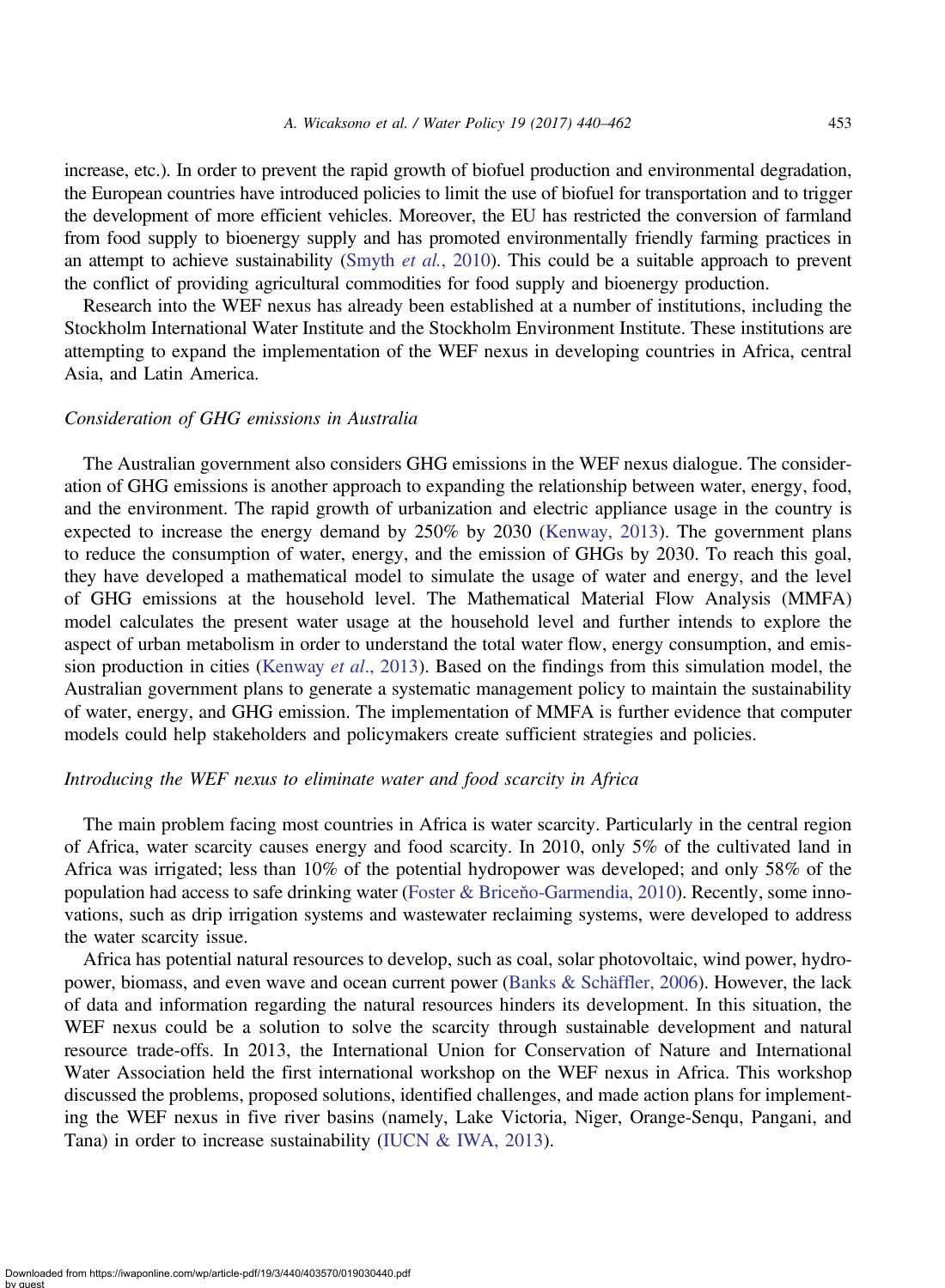#### WEF nexus assessment model

#### Existing model

Several computer models or tools, such as Impact Water, WESim, CLEW, Sankey diagram, multiscale integrated analysis of societal and ecosystem metabolism (MuSIASEM), WEF Nexus Tool 2.0, and ANEMI, have been developed to simulate the WEF nexus and estimate the resources' requirements considering various future scenarios. These models intend to help decision-makers and policymakers to develop appropriate resources' management policies. Among these existing models, only the last four are reviewed in this paper since these models show some advantages to being foundations for further development.

Sankey diagram. Recently, a nexus between water and energy has been presented using a Sankey diagram. A Sankey diagram presents the distribution and linkage of water and energy to map and visualize the source, destination, and quantity of flows in each stage of the water and energy supply chains ([Hu](#page-20-0) et al[., 2012](#page-20-0)). The diagram represents the flow amount with different arrow widths, which intuitively visualizes the allocations and linkages among elements. This diagram has been applied to visualize the nexus between water and energy on a household scale in Australia ([Kenway](#page-21-0) et al., 2013), regional scale in Beijing, China (Hu et al[., 2012\)](#page-20-0), and national scale in the USA [\(USDOE, 2014\)](#page-21-0). The Sankey diagram is a decent visualization tool to describe the supplies and usage of resources in an intuitive manner. Although the Sankey diagram does not have the capability to do a simulation process, it has an opportunity to extend and adapt to visualize the WEF nexus.

MuSIASEM. The MuSIASEM is an innovative tool derived from the Bioeconomics and Complex System Theory in order to account for integrated quantitative information ([Giampietro](#page-20-0) et al., 2013). Based on the analysis of the metabolic pattern of energy in modern society, MuSIASEM was developed to simulate the WEF nexus by characterizing the metabolic patterns of WEF in connection with socioeconomic and ecology variables. MuSIASEM can be used as a diagnostic tool to characterize the existing socio-economic and ecological system or as a simulation tool that is capable of determining the feasibility of various proposed system scenarios. The scheme operation is based on Georgescu-Roegen's flow-funds elements approach, which effectively presented an integrated approach to sustainability pro-blems ([Giampietro](#page-20-0) et al., 2008). The MuSIASEM tool has simulated the WEF nexus in the Republic of Mauritius, in the Indian State of Punjab, and in South Africa with various scenarios and conditions ([Giampietro](#page-20-0) et al., 2013). The MuSIASEM is an applicative model at a global level and has been applied in several countries worldwide. However, the complexity of the model limits its utilization.

WEF Nexus Tool 2.0. The WEF Nexus Tool 2.0 was developed by the QEERI to calculate the required water, energy, land, financial support, and carbon production for food supply in Qatar. This application is a scenario-based tool that was developed to quantify the resources' requirement for nationwide food supply. The user has the ability to create scenarios by defining the three main inputs of food portfolio, water portfolio, and energy portfolio. Based on the inputs, the tool calculates the required water, local and imported energy consumption, land and financial requirements, and carbon emissions ([Mohtar &](#page-21-0) [Daher, 2014](#page-21-0)).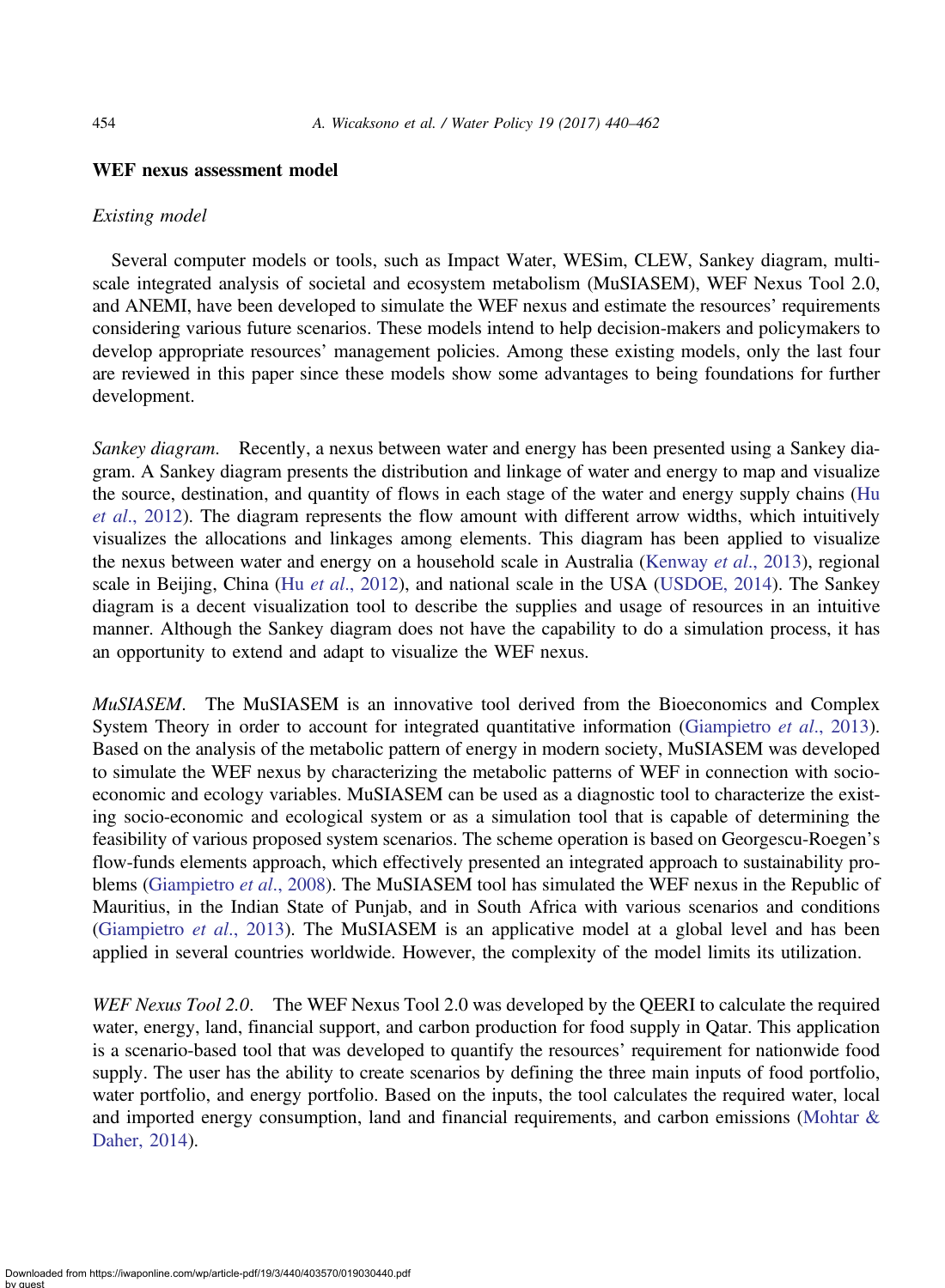The model allows users to determine resource demand and calculate the sustainability index for each scenario. According to [Mohtar & Daher \(2014\),](#page-21-0) this tool can be used to generate policy in a two-step process. The first step is to calculate the ratio between required and available resources in order to determine the sustainability index for each scenario. Using this sustainability index, the user can compare and analyse the resource requirements and sustainability of each scenario. The second step is to adopt a regulation or stakeholder assessment by modifying the scenario parameters to adapt to the possible national resource availability and allocation strategies. After the scenarios are satisfied, stakeholders can develop national strategies and policy preferences to achieve the optimum scenario. A limitation of this model is that the parameters are limited to the situation of Qatar and needs information on the specific site and characteristics of the study area. However, the concept of this model could be utilized as a base platform to develop a global model applicable to general cases.

ANEMI model. A new concept of 'Global Change' broadens the definition of climate change by adding human activities as the cause of environmental degradation. Hence, a decision-support model is needed to provide some normative regulations to control human activities. The first-generation ANEMI model (named after the Greek God) was developed as an integrated assessment model to model and simulate all involved elements, such as climate–carbon cycle, economy, land use, population, natural hydrological cycle, water demand, and water quality system ([Davies & Simonovic,](#page-20-0) [2010](#page-20-0)). The model focused on learning the interconnections and feedback of each element. The first model, however, did not simulate the individual sectors in detail, neglecting some regional processes and seasonal effects. The second-generation model (ANEMI-2) was developed in 2011 to improve the capability of the previous model by including food production and enhancing the capability of optimizing the energy-economy element. In the new model, the population and food production calculations were adapted from the WORLD3 model, a system dynamics model developed in 1970, to simulate the interactions between population, industrial growth, food production, and limited resources (Akhtar et al[., 2013\)](#page-19-0).

Both models were based on a system dynamics model that is capable of explicitly modelling the feedback between components, which makes it easy to trace their interactions [\(Davies & Simonovic, 2010\)](#page-20-0). This capability means that system dynamics should become the main structure in developing the new model. The model was developed using the Ventana Simulation Environment (Vensim) software that has the capability to conceptualize, simulate, analyse, and optimize the system dynamics model (Vensim User'[s Guide, 2013](#page-21-0)). The usage of a user-defined causal-loop or stock-flow diagram makes the model easy to track for further evaluation and analysis.

Summary of the existing models. The evaluation in this section is not intended to compare the models 'face to face' because each model was developed for different purposes. Hence, the evaluation is focused on the strength of model to be adopted, and the weakness that can be improved in new models as summarized in [Table 6.](#page-16-0) It should be noted that the existing models simulate the nexus in a one-way direction rather than fully investigate the feedbacks and interconnections of each element. Also, none of the models has an optimization module to optimally allocate the resources. Further improvements are needed for model development and will be discussed in the following section.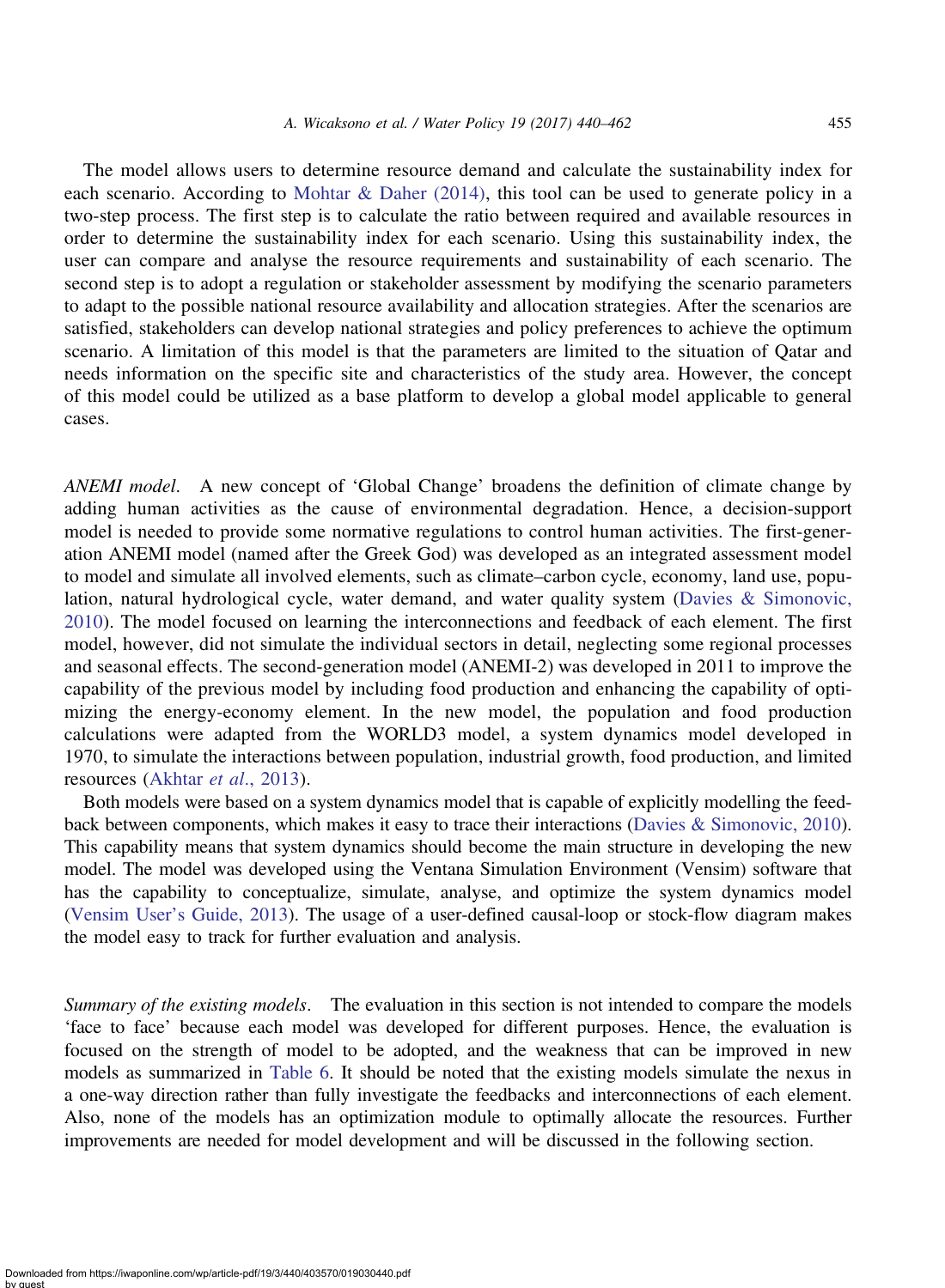| Model                               | Year                                                     | Applied area                                              | Summary                                                                                                                                                                                                                                                                                                                                                                                                                                                                                                                                                                                            |  |
|-------------------------------------|----------------------------------------------------------|-----------------------------------------------------------|----------------------------------------------------------------------------------------------------------------------------------------------------------------------------------------------------------------------------------------------------------------------------------------------------------------------------------------------------------------------------------------------------------------------------------------------------------------------------------------------------------------------------------------------------------------------------------------------------|--|
| Sankey<br>diagram                   | 1898: (1st drawn) 2006:<br>(1st computer<br>application) | Australia, China, USA,<br>etc.                            | The Sankey diagram is a decent visualization model<br>to describe the usage of water and energy. The<br>diagram represents the direction of flow in an<br>arrow while the amount is represented by its<br>thickness. However, it is only a visualization<br>model, incapable of doing scenario simulation.<br>Nowadays, mainly utilized to present the<br>distribution of energy and water, it is not used to<br>show the amount of energy and water used in the<br>production of food. This visualization scheme<br>could be very helpful to represent the distribution<br>of WEF.                |  |
| <b>MuSIASEM</b>                     | 2013                                                     | Rep. of Mauritius,<br>Punjab (India), and<br>South Africa | Diagnostic or simulation model to analyse the WEF<br>nexus by characterizing the metabolic patterns of<br>WEF in connection with socio-economic and<br>ecology variables based on Georgescu-Roegen's<br>flow-funds elements. An applicative model, but<br>also a complex model that can be understood only<br>by limited users.                                                                                                                                                                                                                                                                    |  |
| <b>WEF</b> Nexus<br><b>Tool 2.0</b> | 2013                                                     | Qatar                                                     | Basically utilized to calculate the water and energy<br>needed for food supply in Qatar. This application<br>is a scenario-based tool that was developed to<br>quantify the resources' requirement for nationwide<br>food supply. The user has the ability to create<br>scenarios by defining the food, water, and energy<br>portfolio, while it results in the required water,<br>local and imported energy consumption, land, and<br>financial requirements, and carbon emissions. It is<br>a user-friendly application and could be referred to<br>the development of another simulation model. |  |
| <b>ANEMI</b>                        | 2011                                                     | Canada                                                    | A system dynamics model for analysing the<br>behaviour of the social-energy-economy-climate<br>system. Developed using the Ventana Simulation<br>Environment (Vensim) software, it has a user-<br>friendly module to develop the model but limited<br>flexibility in creating new scenarios. The<br>implementation of a system dynamics model gives<br>the advantage to model the linkage of nexus.                                                                                                                                                                                                |  |

<span id="page-16-0"></span>Table 6. Summary of existing nexus models.

## Opportunity for model development

The existing models reviewed in previous sections are representative examples of computer models to simulate any nexus, of which the results are used to develop policies and regulations for resource sustainability. However, the existing models have limitations, which offers opportunities for further development. Here, we have identified the potential features to pursue in future model development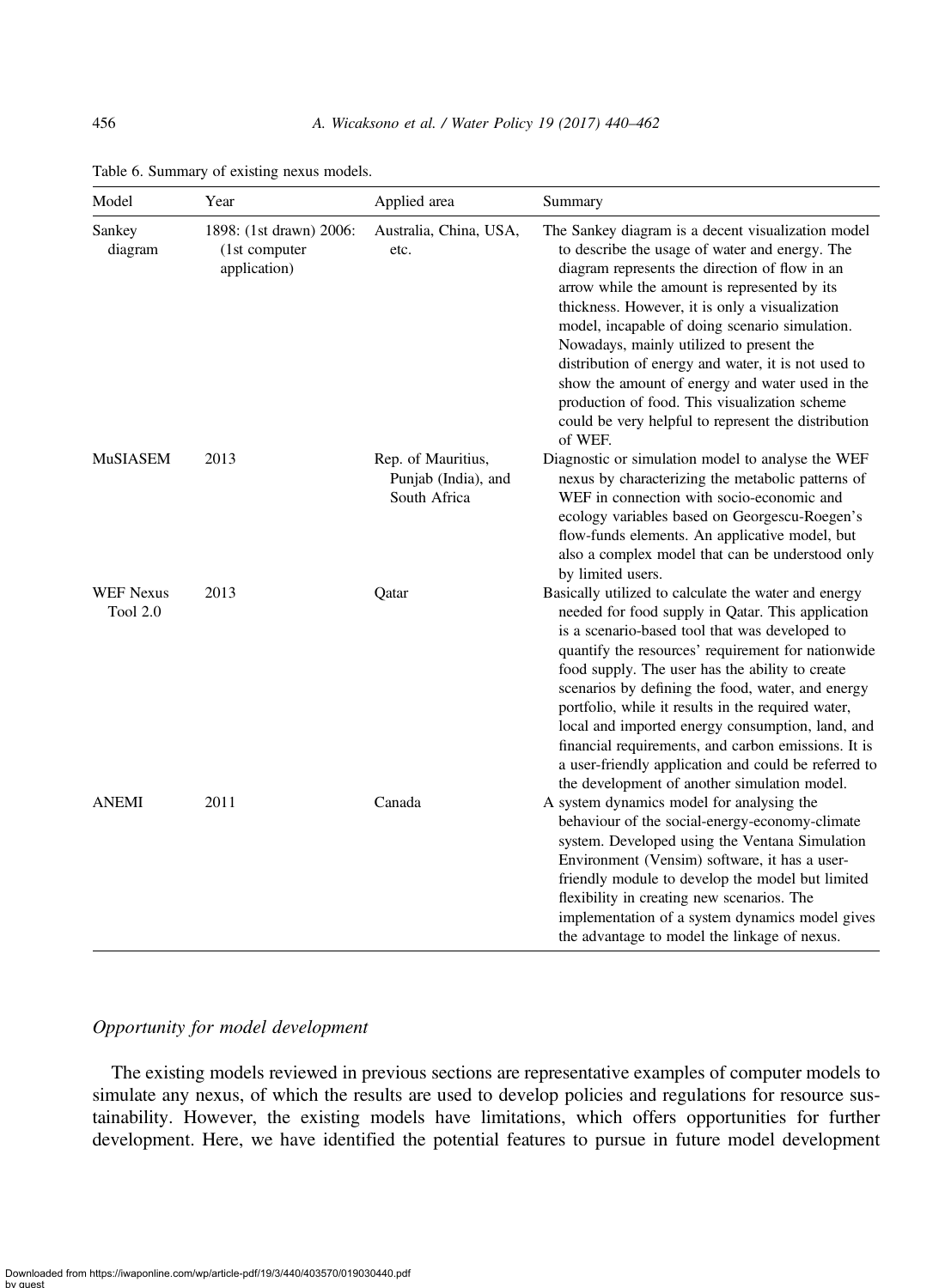for WEF nexus simulation. Figure 4 summarizes the features of existing models and further development, while the details are explained in the following discussion.

• Develop feedback analysis

The present models commonly set a particular element as the main component and estimate the requirements of other elements to meet the demand of the main component without considering the feedback among the elements. WEF Nexus Tool 2.0 is a typical example, in which water and energy demands are estimated to supply food products. A future model should have the capability to simulate the feedback between elements in a single modelling framework.

• Revise the agricultural sector

Most of the models place the agricultural sector as a consumer of water and energy. However, agriculture also has a role in creating alternative energy through biofuel. On the other hand, farmland expansion causes land degradation, changes run-off patterns, and affects groundwater recharge. Moreover, land degradation and erosion add sediment in the downstream areas of rivers and reservoirs, which can reduce the water availability. Land degradation and erosion also affect water availability by altering surface run-off characteristics as land use changes. Various contributions of the agricultural sector should be considered in future applications.

• Include climate change

Climate change affects the environment, especially the availability of water resources. As long as water is the main element in the WEF nexus, changes in water characteristics will affect the other elements. Most of the present models simulate the WEF nexus without considering the impact of climate change. The challenge for future simulation models is to include climate-related changes, such as variations in temperature and rainfall pattern or intensity, in nexus simulation.



Fig. 4. Features of existing models and further development.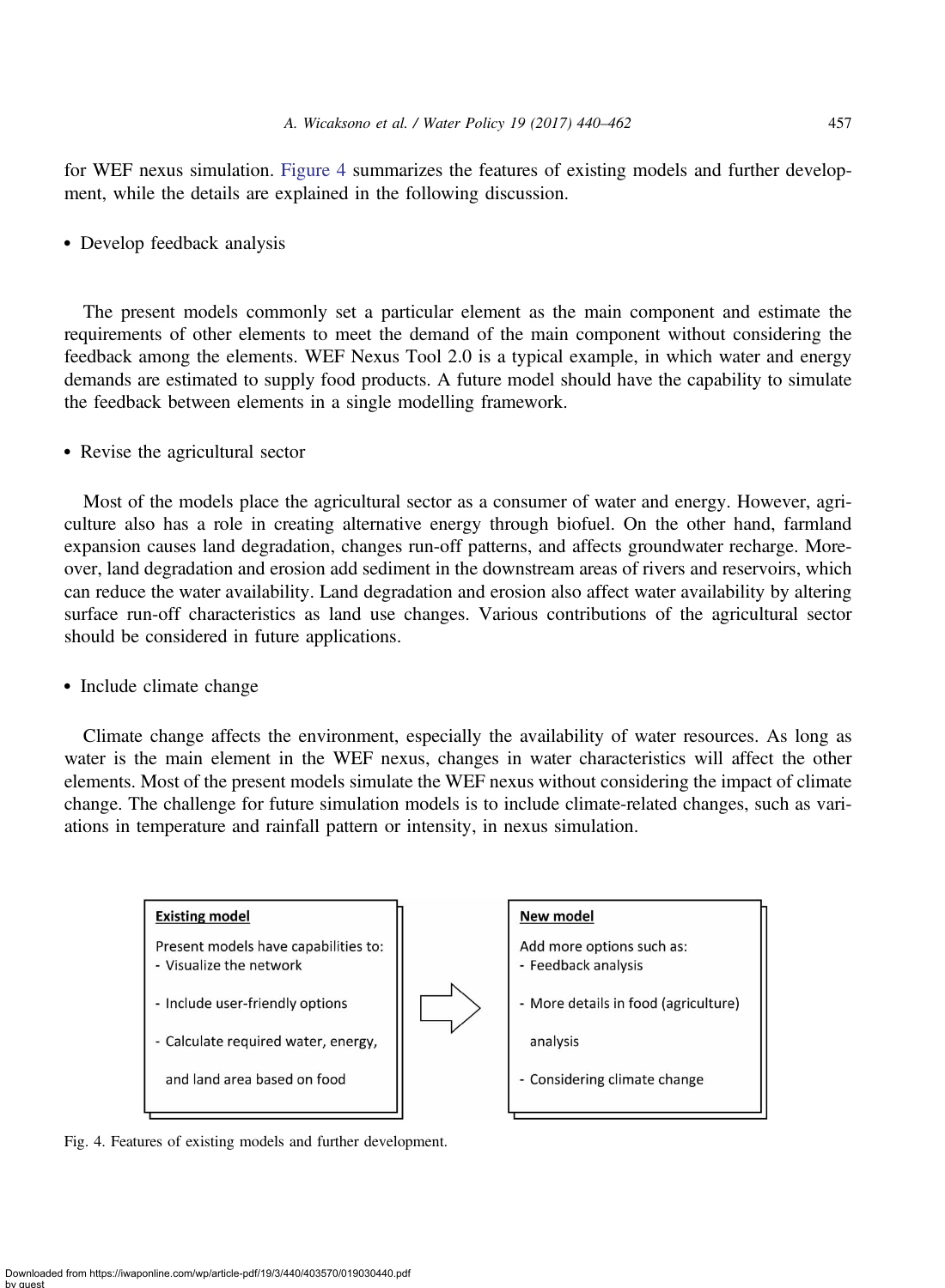• Include government policies

Human activities contribute to environmental sustainability and climate change. Comprehensive government policies will guide human activities to consider environment and resources' sustainability and, eventually, improve the nexus. In a simulation model, these policies could act as the constraints on some actions in order to maintain sustainability. Thus, the model can aid in the decision-supporting process for governments to develop policies and regulations to maintain WEF sustainability.

• Optimization and visualization capabilities

Existing models calculate a number of needed resources to fulfil the population demand. Modelling options to optimize the allocation of resources in an economic and sustainable way will be beneficial for planning and managing the limited resources. In addition, visualizing the simulation results will promote more involvement of stakeholders in the nexus dialogue and will make the decision process more transparent to non-technical parties.

• Adopt an economic-engineering approach

The economic sector is rarely considered in existing models. In fact, the inclusion of the economic sector in the model could be an objective in the optimization framework for creating sustainable development scenarios. For example, the concept of benefit–cost ratio can be used as a feasibility index for proposed engineering scenarios.

## **Discussion**

This review has presented an overview of the literature regarding the WEF nexus, mainly focusing on its global implementation and model development. According to the research, supplies of WEF are in a critical condition and cannot be analysed separately due to their interconnections. In addition to the interconnections between elements, it should be recognized that an element itself has internal connections, such as water for water, energy for energy, and food for food. For example, in the production of drinking water, water is withdrawn from a river or groundwater source; when generating electricity in a thermal power plant, coal is needed in the combustion process; and crops are consumed to raise livestock.

The fundamental concept of the WEF nexus has already been implemented in some countries and regions in the form of IWRM, trans-boundary river basin management, or other management systems to balance the water usage for multipurpose users. However, considering the growing popularity of environmental sustainability, a more integrated system is needed. The WEF nexus is believed to be a novel concept to achieve WEF security in balance. However, the idea is still at an early stage and not practically applied due to the difficulty of integrating the complex components in a single framework. Discussions are under way to improve existing governance and policy systems by adopting the WEF nexus. The improvement of existing governance includes a broad involvement and collaboration of planners and policymakers (financial, institutional, technical, and intellectual sectors) to build a responsible and supportive governance at local, national, and supranational level ([Bhaduri](#page-19-0) et al.,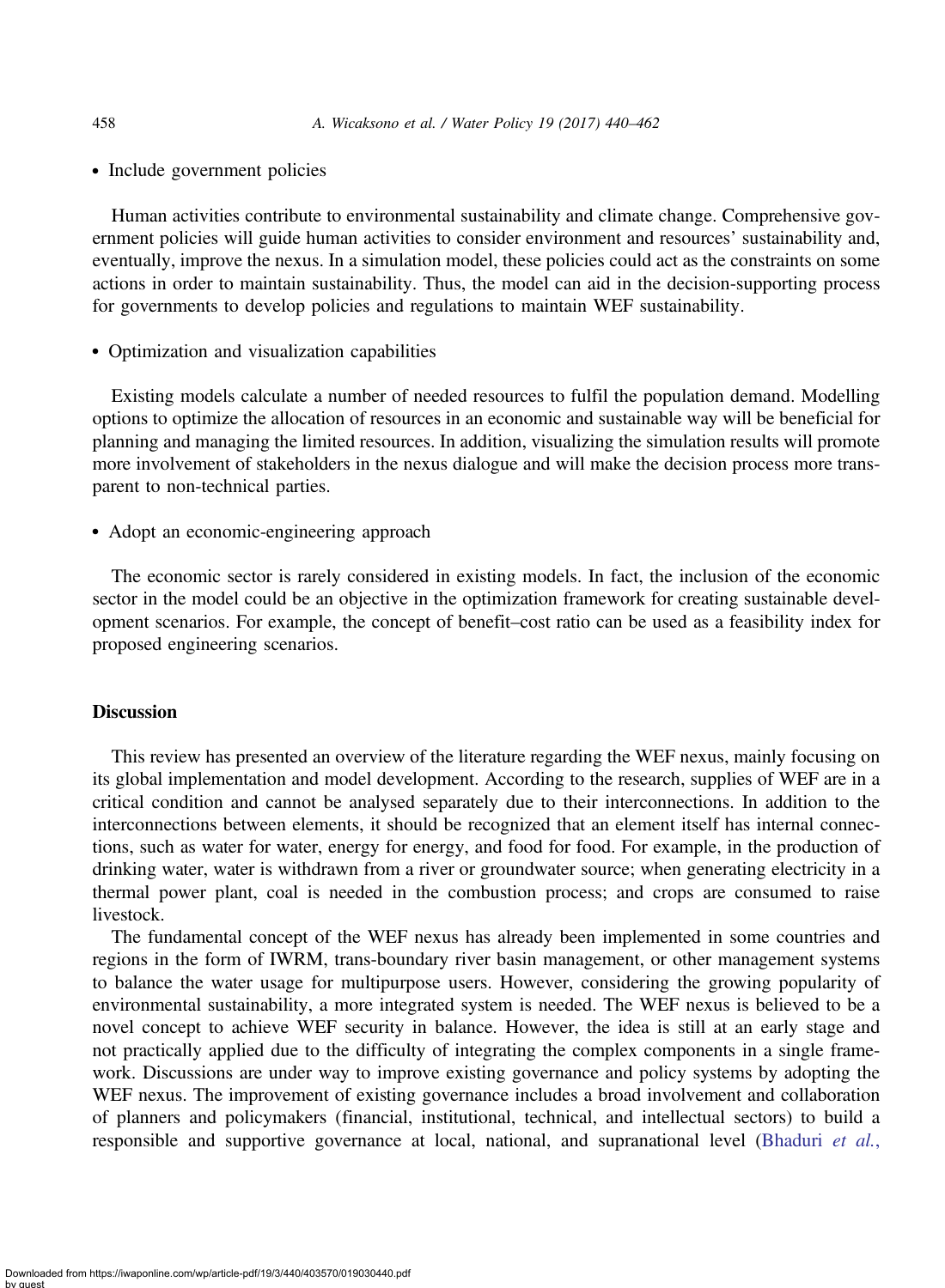<span id="page-19-0"></span>2015). On the policy side, Gain *et al.* (2015) suggested the integration of the existing policies of each sector, rather than creating a new exclusive policy. The integration and coordination should cover WEF along with climate and environment policies.

The first step in collaboration is to help the policy planners gain a better understanding of the WEF nexus concept. The complex linkages between nexus elements encouraged researchers to develop a simulation model to assist the planners. The computer model also analyses the elements' linkages and quantifies the resources needed under various scenarios presuming future conditions. The WEF Nexus Tool 2.0 and MuSIASEM are two computer models that have attempted to calculate the amounts of WEF consumption as a basis to establish policies or strategies in fulfilling the population demand. However, the limitations of each model demonstrate the need to develop an advanced model for improved simulation, calculation, and optimization analysis as a decision-supporting tool.

Concluding this review paper, the continued development of the WEF nexus has two main goals. The first is to incorporate all sectors by including planners and policymakers of each sector in the decisionmaking process. The collaboration with stakeholders could help increase community awareness through policies and economic incentives. The second goal is the development of a decision-support system based on computer tools that simulate and quantify the WEF interactions. Using the computer model, sustainable development plans can be created, evaluated, and optimized.

The WEF nexus is a vexing problem to face our planet. WEF planners, policymakers, and engineers have to stop working in isolation, and create integrated policy and infrastructure solutions to ensure the resources' security in the future.

#### Acknowledgements

This study was funded by the Ministry of Land, Infrastructure, and Transport of Republic of Korea through a grant (14AWMP-B082564–01) from the Advanced Water Management Research Program.

#### References

- Ajanovic, A. (2011). [Biofuels versus food production: does biofuels production increase food prices?](http://dx.doi.org/10.1016/j.energy.2010.05.019) Journal of Energy 36, 2070–2076.
- Akhtar, M. K., Wibe, J., Simonovic, S. P. & MacGee, J. (2013). [Integrated assessment model of society-biosphere-climate](http://dx.doi.org/10.1016/j.envsoft.2013.07.006)[economy-energy system](http://dx.doi.org/10.1016/j.envsoft.2013.07.006). Journal of Environmental Modelling & Software 49, 1-21.
- Bach, H., Bird, J., Clausen, T. J., Jensen, K. M., Lange, R. B., Taylor, R., Viriyasakultorn, V. & Wolf, A. (2012). Transboundary River Basin Management: Addressing Water, Energy, and Food Security. Mekong River Commission, Vientiane, Lao PDR.
- Banks, D. & Schäffler, J. (2006). The potential contribution of renewable energy in South Africa. Draft Update Report, prepared for Sustainable Energy & Climate Change Project (SECCP): A project of Earthlife Africa Jhb, Johannesburg.
- Bazilian, M., Rogner, H., Howells, M., Hermann, S., Arent, D., Gielen, D., Steduto, P., Mueller, A., Komor, P., Tol, R. S. J. & Yumkella, K. K. (2011). [Considering the energy, water, and food nexus: towards an integrated modeling approach](http://dx.doi.org/10.1016/j.enpol.2011.09.039). Journal of Energy Policy 39, 7896–7906.
- Bhaduri, A., Ringler, C., Dombrowski, I., Mohtar, R. & Scheumann, W. (2015). [Sustainability in the water-energy-food nexus.](http://dx.doi.org/10.1080/02508060.2015.1096110) Journal of Water International 40(5–6), 723–732.
- Bizikova, L., Roy, D., Swanson, D., Venema, H. D. & McCandless, M. (2013). The Water-Energy-Food Security Nexus: Towards a Practical Planning and Decision-support Framework for Landscape Investment and Risk Management. IISD Report February 2013. The International Institute for Sustainable Development, Canada.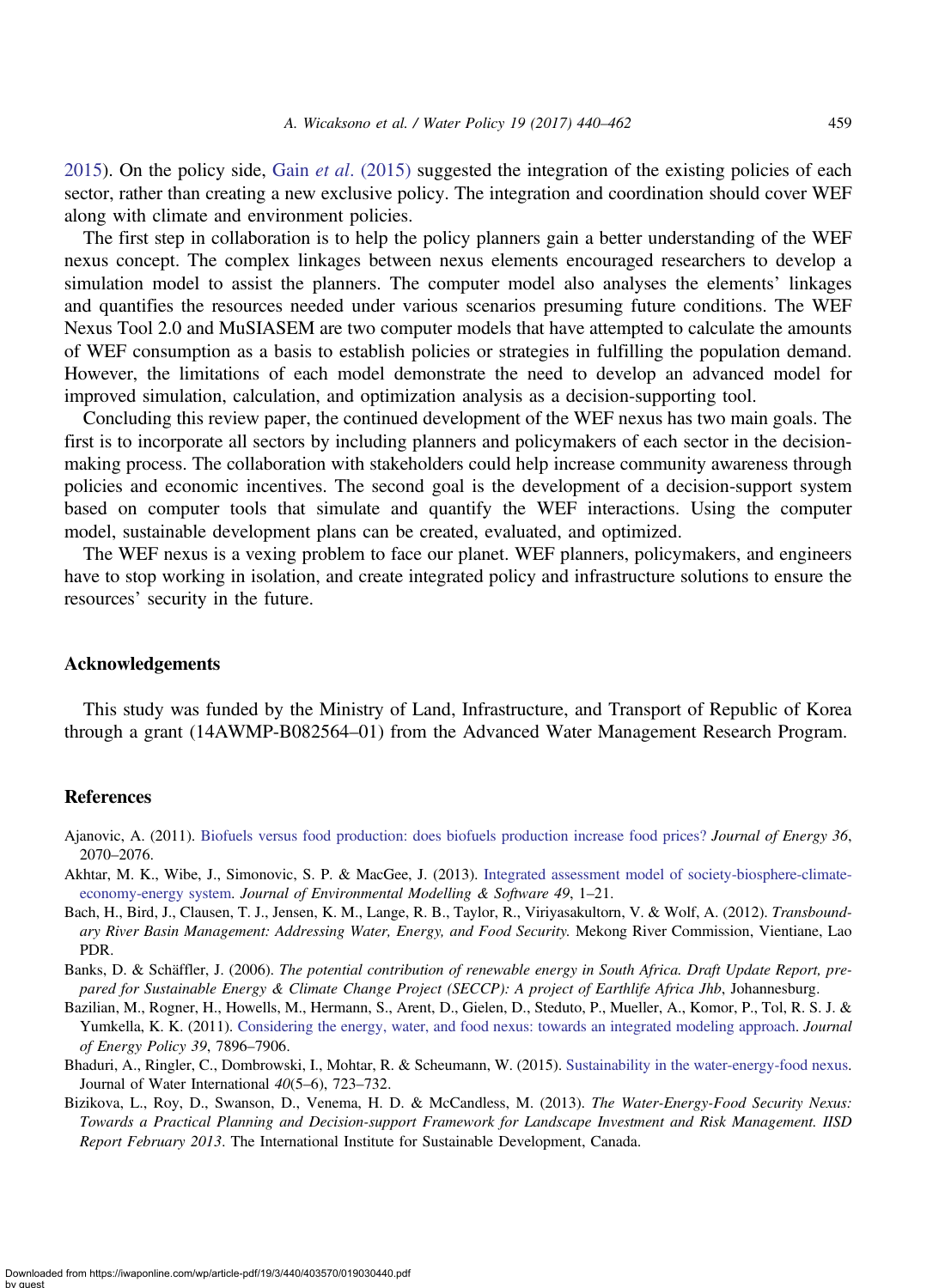- <span id="page-20-0"></span>Börjesson, P. & Berndes, G. (2006). [The prospects for willow plantations for wastewater treatment in Sweden.](http://dx.doi.org/10.1016/j.biombioe.2005.11.018) Journal of Biomass and Bioenergy 30, 428–438.
- Buzby, J. C., Hyman, J., Stewart, H. & Welss, H. F. (2011). [The value of retail and consumer level fruit and vegetable losses in](http://dx.doi.org/10.1111/j.1745-6606.2011.01214.x) [the United States](http://dx.doi.org/10.1111/j.1745-6606.2011.01214.x). The Journal of Consumer Affairs 45(3), 492–515.
- Canakci, M., Topakci, M., Akinci, I. & Ozmerzi, A. (2005). [Energy use pattern of some field crops and vegetable production:](http://dx.doi.org/10.1016/j.enconman.2004.04.008) [case study of Antalya region, Turkey.](http://dx.doi.org/10.1016/j.enconman.2004.04.008) Journal of Energy Conversion and Management 46, 655–666.
- Center for Sustainable Systems, University of Michigan (2014). U. S. food system factsheet. Publication No. CSS01–06.
- Cooley, H. & Wilkinson, R. (2012). Implications of Future Water Supply Sources for Energy Demands. Water Reuse Research Foundation, Virginia, USA.
- Cuéllar, A. D. & Webber, M. E. (2010). [Wasted food, wasted energy: the embedded energy in food waste in United States.](http://dx.doi.org/10.1021/es100310d) Journal of Environment Science & Technology 44(16), 6464–6469.
- Davies, E. G. R. & Simonovic, S. P. (2010). [ANEMI: a new model for integrated assessment of global change.](http://dx.doi.org/10.1504/IER.2010.037903) Interdisciplinary Environmental Review 11(2/3), 127–161.
- Desai, S. (2013). The Sustainability Challenge: Meeting the Needs of the Water-Energy Nexus. The Dow Chemical Company, Midland.
- Dodds, F. & Bartram, J. (2014). Building integrated approaches into the sustainable development goals. In: A Declaration from the Nexus 2014: Water, Food, Climate and Energy Conference, University of North Carolina, USA.
- Elowson, S. (1999). [Willow as a vegetation filter for cleaning of polluted drainage water from agricultural land.](http://dx.doi.org/10.1016/S0961-9534(98)00087-7) Journal of Biomass and Bioenergy 16, 281–290.
- Energy and Environmental Research Center University of North Dakota (EERC) (2005). Water Appropriation Systems. Available at: <http://www.undeerc.or/Water/Decision-Support/Water-Law/pdf/Water-Appr-Systems.pdf> (accessed 3 June 2016).
- FAO (2014). The Water-Energy-Food Nexus: A new Approach in Support of Food Security and Sustainable Agriculture. FAO, United Nations, Rome.
- FAO, WFP, and IFAD (2012). The State of Food Insecurity in the World 2012: Economic Growth is Necessary but not Sufficient to Accelerate Reduction of Hunger and Malnutrition. FAO, United Nations, Rome.
- Foster, V. & Briceňo-Garmendia, C. (2010). Africa's infrastructure: A time for transformation. A Co-publication of Agence Française de Développement and the World Bank.
- Gain, A. K., Giupponi, C. & Benson, D. (2015). [The water-energy-food \(WEF\) security nexus: the policy perspective of Ban](http://dx.doi.org/10.1080/02508060.2015.1087616)[gladesh.](http://dx.doi.org/10.1080/02508060.2015.1087616) Journal of Water International 40(5–6), 895–910.
- Giampietro, M., Mayumi, K. & Ramos-Martin, J. (2008). Multi-Scale Integrated Analysis of Societal and Ecosystem Metabolism (MuSIASEM): An Outline of Rationale and Theory. Document de Treball 08.01. Department d'Economia Aplicada, Universitat Autònoma de Barcelona, Barcelona.
- Giampietro, M., Aspinall, R. J., Bukkens, S. G. F., Benalcazar, J. C., Diaz-Maurin, F., Flammini, A., Gomiero, T., Kovacic, Z., Madrid, C., Ramos-Martin, J. & Serrano-Tovar, T. (2013). An Innovative Accounting Framework for the Food-Energy-Water Nexus: Application of the MuSIASEM Approach to Three Case Studies. FAO, United Nations, Rome.
- Hadihardaja, I. K., Kuntoro, A. A. & Farid, M. (2013). Flood resilience for risk management: case study of river basin in Indonesia. Global Aspect 3(4), 12–19.
- Hanlon, P., Madel, R., Olson-Sawyer, K., Robin, K. & Rose, J. (2013). Food, Water, and Energy: Know the Nexus. GRACE Communications Foundation Publication, New York.
- Heinonen, J. & Junnila, S. (2011). Implications of urban structure on carbon consumption in metropolitan areas. *Environmental* Research Letters 6, 1–9.
- Hellegers, P., Zilberman, D., Steduto, P. & McCornick, P. (2008). [Interactions between water, energy, food, and environment:](http://dx.doi.org/10.2166/wp.2008.048) [evolving perspectives and policy issues.](http://dx.doi.org/10.2166/wp.2008.048) Water Policy 10(Supplement I), 1-10.
- Hoff, H. (2011). Understanding the nexus. In: Background Paper for the Bonn 2011 Conference: The Water, Energy, and Food Security Nexus. Stockholm Environment Institute, Stockholm.
- Hu, G., Ou, X., Zhang, Q. & Karplus, V. J. (2012). [Analysis on energy-water nexus by Sankey diagram: the case of Beijing](http://dx.doi.org/10.1080/19443994.2013.768038). Desalination and Water Treatment 51, 4183–4193.
- Idrus, H., Mayasari, R. & Rahmadyanto, H. (2013). Citarum cascade reservoirs operation in support of water supply for drinking water, irrigation and domestic municipal and industry. In: Poster presentation in Asia Water Week 2013, 13–15 March 2013, Manila, Philippines.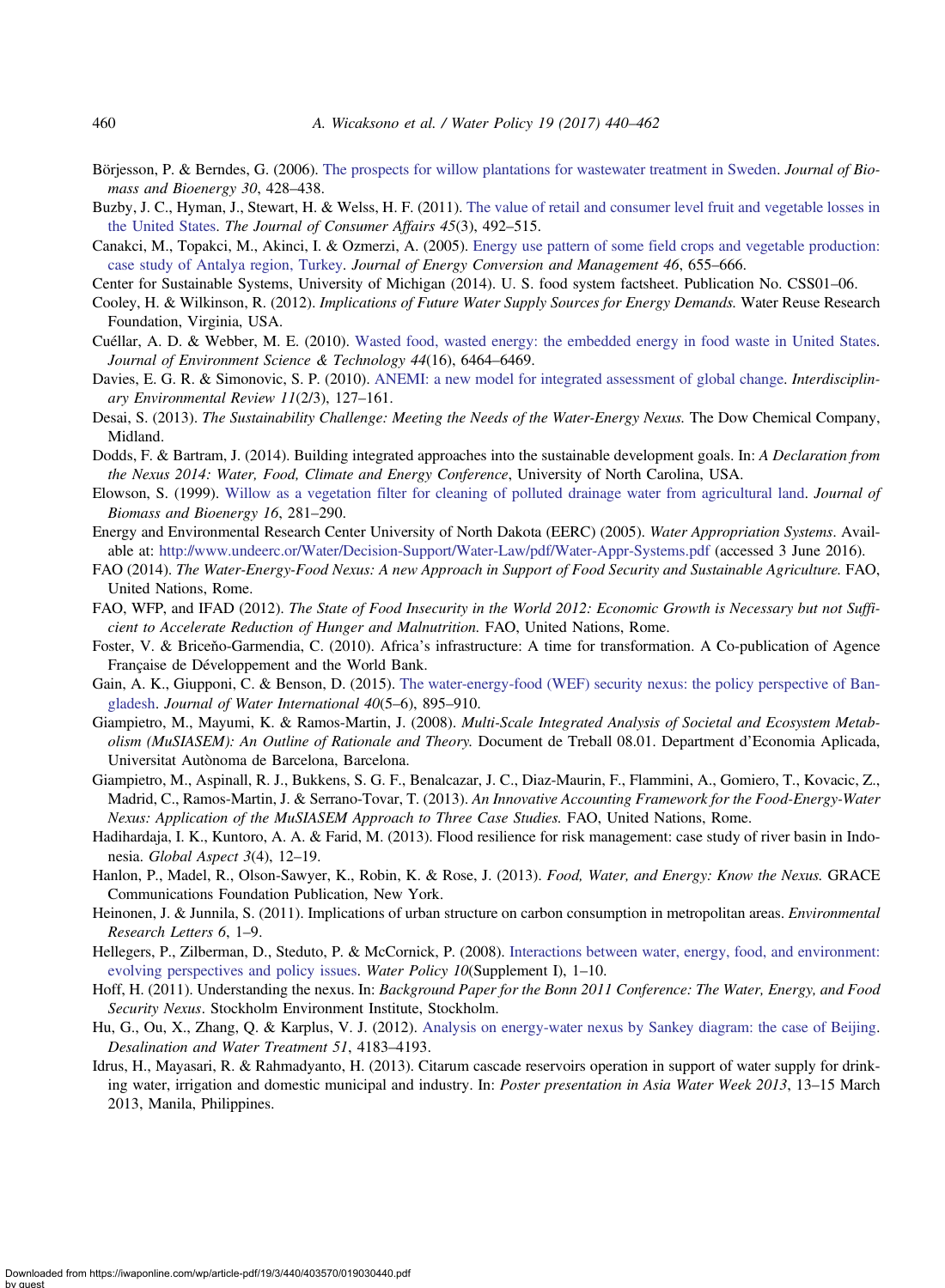- <span id="page-21-0"></span>International Union of Conservation of Nature (IUCN) and International Water Association (IWA) (2013). Nexus Dialogue on Water Infrastructure Solutions: Africa Nexus Dialogue Workshop. Workshop Report, 28–29 May 2013, Nairobi, Kenya.
- Jackson, T. (2010). [A comparative analysis of water application and energy consumption at the irrigated field level](http://dx.doi.org/10.1016/j.agwat.2010.04.013). *Journal of* Agricultural Water Management 97, 1477–1485.
- Jiménez-Bello, M. A., Martínez Alzamora, F., Bou Soler, V. & Bartolí Ayala, H. J. (2010). [Methodology for grouping intakes](http://dx.doi.org/10.1016/j.biosystemseng.2009.12.014) [of pressurized irrigation networks into sectors to minimize energy consumption](http://dx.doi.org/10.1016/j.biosystemseng.2009.12.014). Journal of Biosystems Engineering 105, 429–438.
- Kenway, S. (2013). The Water-energy Nexus and Urban Metabolism–Connections in Cities. Urban Water Security Research Alliance Technical Report No. 100. Queensland Government, CSIRO, Griffith University, and The University of Queensland, Queensland.
- Kenway, S., Scheidegger, R., Larsen, T. A., Lant, P. & Bader, H. -P. (2013). [Water-related energy in households: a model](http://dx.doi.org/10.1016/j.enbuild.2012.08.035) [design to understand the current state and simulate possible measures](http://dx.doi.org/10.1016/j.enbuild.2012.08.035). Journal of Energy and Buildings 58, 378–389.

Lal, R. (2004). [Carbon emission from farm operations](http://dx.doi.org/10.1016/j.envint.2004.03.005). Journal of Environment International 30, 981–990.

- Lamberton, M., Newman, D., Eden, S. & Gelt, J. (2010). The Water-Energy Nexus. Arroyo 2010, University of Arizona, Tucson.
- Manthrithilake, H. & Liyanagama, B. S. (2012). [Simulation model for participatory decision making: water allocation policy](http://dx.doi.org/10.1080/02508060.2012.708602) [implementation in Sri Lanka](http://dx.doi.org/10.1080/02508060.2012.708602). Water International 37(4), 478–491.
- Maupin, M. A., Kenny, J. F., Hutson, S. S., Lovelace, J. K., Barber, N. L. & Linsey, K. S. (2014). Estimated use of water in the United States in 2010. U. S. Geological Survey Circular 1405.
- McCornick, P. G., Awulachew, S. B. & Abebe, M. (2008). [Water-food-energy-environment synergies and tradeoffs: major](http://dx.doi.org/10.2166/wp.2008.050) [issues and case studies](http://dx.doi.org/10.2166/wp.2008.050). Water Policy 10(Supplement 1), 23–36.
- Mekonnen, M. M. & Hoekstra, A. Y. (2010). The Green, Blue, and Grey Water Footprint of Farm Animals and Animal Products. Value of Water Research Report Series No. 48. UNESCO-IHE, Delft, The Netherlands.
- Mohtar, R. H. & Daher, B. (2012). Water, energy, and food: the ultimate nexus. In: D. Heldman & C. Moraru (eds), *Encyclo*pedia of Agricultural, Food, and Biological Engineering, 2nd edn. Taylor & Francis, Abingdon.
- Mohtar, R. H. & Daher, B. (2014). A Platform for Trade-off Analysis and Resource Allocation The Water-Energy-Food Nexus Tool and its Application to Qatar's Food Security. Research Paper, Chatham House, The Royal Institute of International Affairs, London.
- National Geographic Magazine (2015). What the World Eats. Available at: [http://www.nationalgeographic.com/what-the](http://www.nationalgeographic.com/what-the-world-eats/)[world-eats/](http://www.nationalgeographic.com/what-the-world-eats/) (accessed 23 July 2015).
- Organization for Economic Co-operation and Development (OECD) (2015). Water Resources Allocation: Sharing Risks and Opportunities. OECD Studies on Water. OECD Publishing, Paris. Available at: <http://dx.doi.org/10.1787/9789264229631-en> (accessed 22 July 2015).
- Perttu, K. L. & Kowalik, P. J. (1997). Salix [vegetation filters for purification of waters and soils](http://dx.doi.org/10.1016/S0961-9534(96)00063-3). Journal of Biomass and Bioenergy 12(1), 9–19.
- Shi, N., Yu, D. C., Li, H. & Wu, S. (2009). *Introduction to biofuel*. Presentation at EEP 142, 30 April 2009. Available at: [http://](http://www.are.berkeley.edu/∼sberto/Introduction2Biofuel.pdf) www.are.berkeley.edu/∼[sberto/Introduction2Biofuel.pdf](http://www.are.berkeley.edu/∼sberto/Introduction2Biofuel.pdf) (accessed 19 March 2015).
- Smyth, B. M., Gallachoir, B. P. O., Korres, N. E. & Murphy, J. D. (2010). [Can we meet targets for biofuel and renewable](http://dx.doi.org/10.1016/j.jclepro.2010.06.027) [energy in transport given the constraints imposed by policy in agriculture and energy?](http://dx.doi.org/10.1016/j.jclepro.2010.06.027) Journal of Cleaner Production 18, 1671–1685.
- Turner, G. (2008). A Comparison of the Limits to Growth with Thirty Years of Reality. CSIRO Working Paper Series 2008–09.
- United Nations, Department of Economic and Social Affairs, Population Division (2014). World Urbanization Prospects: The 2014 Revision, Highlights. Publication No.: ST/ESA/SER.A/352. United Nations.
- United Nations of International Strategy for Disaster Reduction (UNISDR) (2012). Number of climate-related Disasters around the World (1980–2011). Available at: <http://www.preventionweb.net/english/professional/statistics/> (accessed 20 January 2015).
- United States Department of Energy (USDOE) (2014). The Water-Energy Nexus: Challenges and Opportunities. US Department of Energy, Washington.
- Velázquez, E., Madrid, C. & Beltrán, M. J. (2011). [Rethinking the concepts of virtual water and water footprint in relation to](http://dx.doi.org/10.1007/s11269-010-9724-7) [the production-consumption binomial and the water-energy nexus](http://dx.doi.org/10.1007/s11269-010-9724-7). Journal of Water Resource Management 25, 743–761.
- Vensim User's Guide (2013). Ventana Simulation Environment User's Guide Version 6. Ventana Systems, Inc., USA.